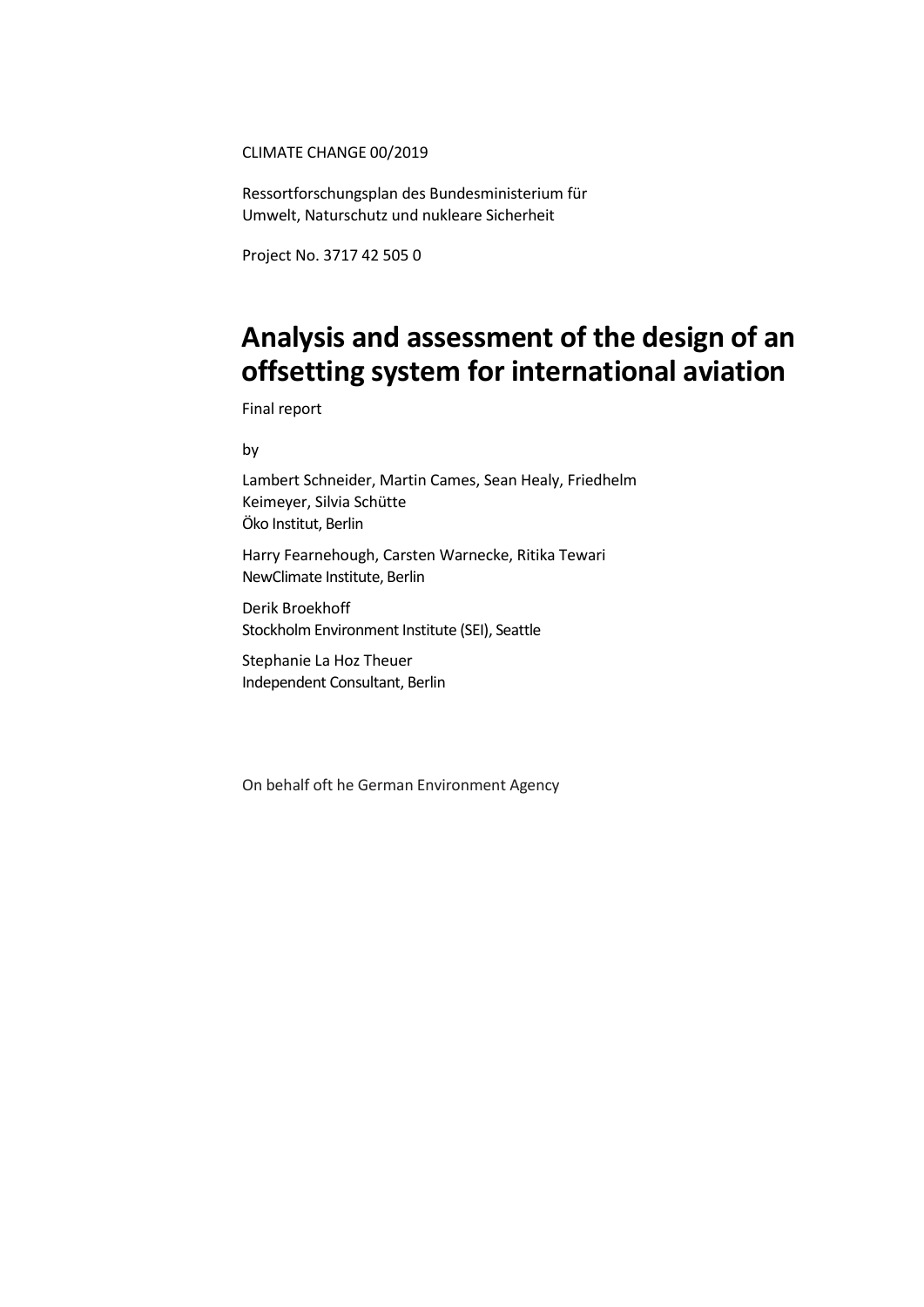### **Imprint**

#### **Publisher**

Umweltbundesamt Wörlitzer Platz 1 06844 Dessau-Roßlau Tel: +49 340-2103-0 Fax: +49 340-2103-2285 [buergerservice@uba.de](mailto:buergerservice@uba.de)  Internet: [www.umweltbundesamt.de](file:///C:\Users\j.reithinger\AppData\Local\Microsoft\Windows\INetCache\Content.Outlook\1KIYZW8V\www.umweltbundesamt.de)

/umweltbundesamt.de /umweltbundesamt

### **Report performed by:**

Öko-Institut e.V. Borkumstr. 2 13189 Berlin

### **Report completed in:**

November 2019

### **Edited by:**

Fachgebiet V 2.6 Emissions Reduction Projects – CDM (DNA)/JI (DFP) Marcel Kruse

Publication as pdf: <http://www.umweltbundesamt.de/publikationen>

ISSN 1862-4359

Dessau-Roßlau, xxx 2020

The responsibility for the content of this publication lies with the author(s).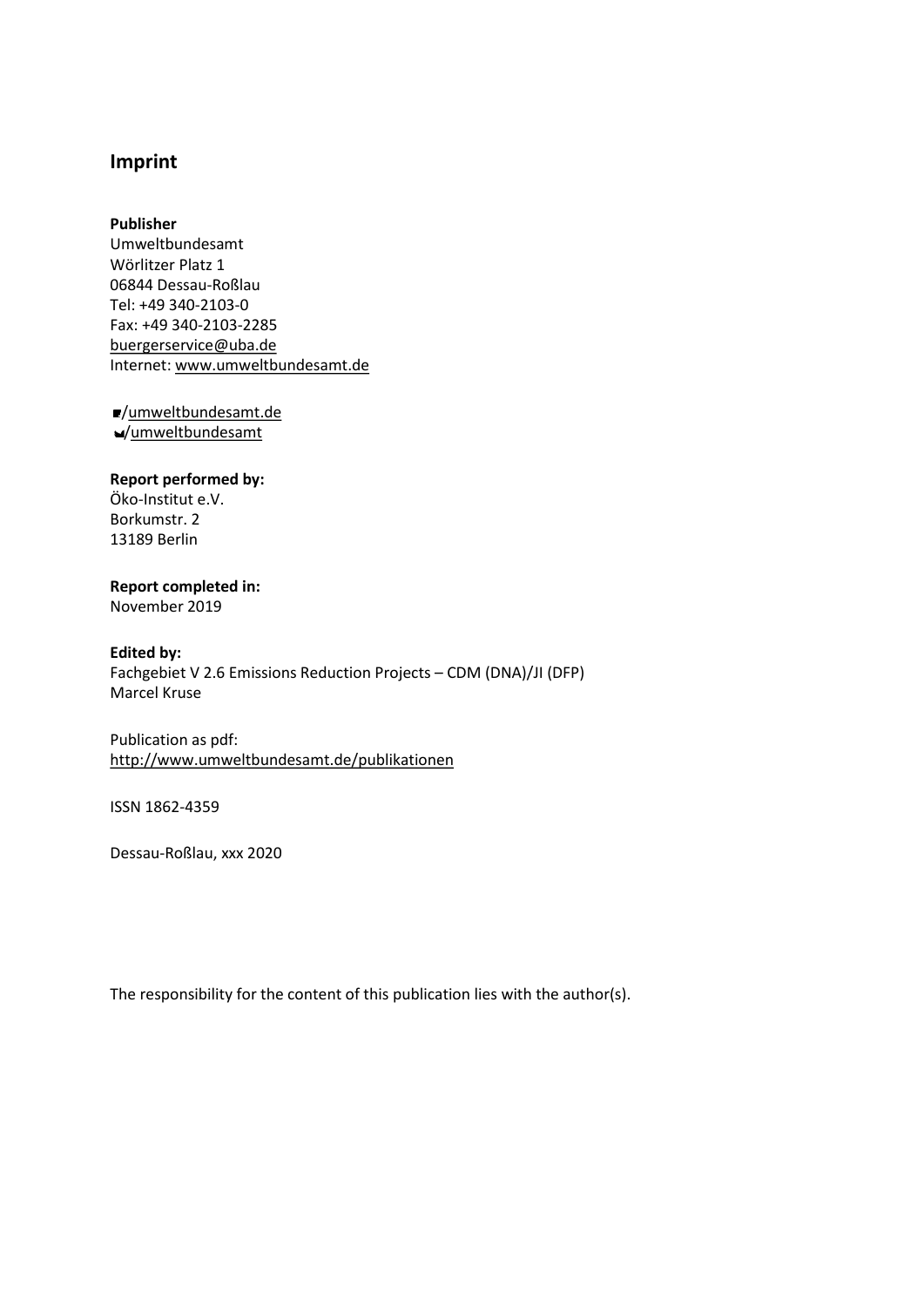#### **Abstract**

Policy-makers at the International Civil Aviation Organization (ICAO) are currently considering the detailed rules of a scheme to address carbon dioxide emissions from international aviation: the Carbon Offsetting and Reduction Scheme for International Aviation (CORSIA). This research project analyses matters that are critical for implementing CORSIA and ensuring that it effectively delivers on its objective of achieving carbon neutral growth. This includes an analysis of the extent to which the current EUC ensure the environmental integrity of CORSIA and how they could be amended in order to enhance environmental integrity; an assessment of the offset credit supply potential under different scenarios for the availability of offset credits for CORSIA; and an analyses what provisions could be adopted and implemented under the Paris Agreement to avoid double counting between CORSIA and nationally determined contributions.

#### **Kurzbeschreibung**

Die politischen Entscheidungsträger der Internationalen Zivilluftfahrtorganisation (ICAO) prüfen derzeit die detaillierten Regeln eines Systems zur Bekämpfung der Kohlendioxidemissionen der internationalen Luftfahrt: das Carbon Offsetting and Reduction Scheme for International Aviation (CORSIA). Dieses Forschungsprojekt analysiert Themen, die für die Implementierung von CORSIA entscheidend sind und stellt sicher, dass es sein Ziel, klimaneutrales Wachstum zu erreichen, effektiv erfüllt. Dazu gehören eine Analyse, inwieweit die derzeitige EUC die Umweltwirksamkeit von CORSIA gewährleistet und wie sie geändert werden könnte, um die Umweltwirksamkeit zu erhöhen; eine Bewertung des Angebotspotenzials für Ausgleichskredite unter verschiedenen Szenarien für die Verfügbarkeit von Ausgleichskrediten für CORSIA; und eine Analyse, welche Bestimmungen im Rahmen des Pariser Abkommens angenommen und umgesetzt werden könnten, um Doppelzählungen zwischen CORSIA und national festgelegten Beiträgen zu vermeiden.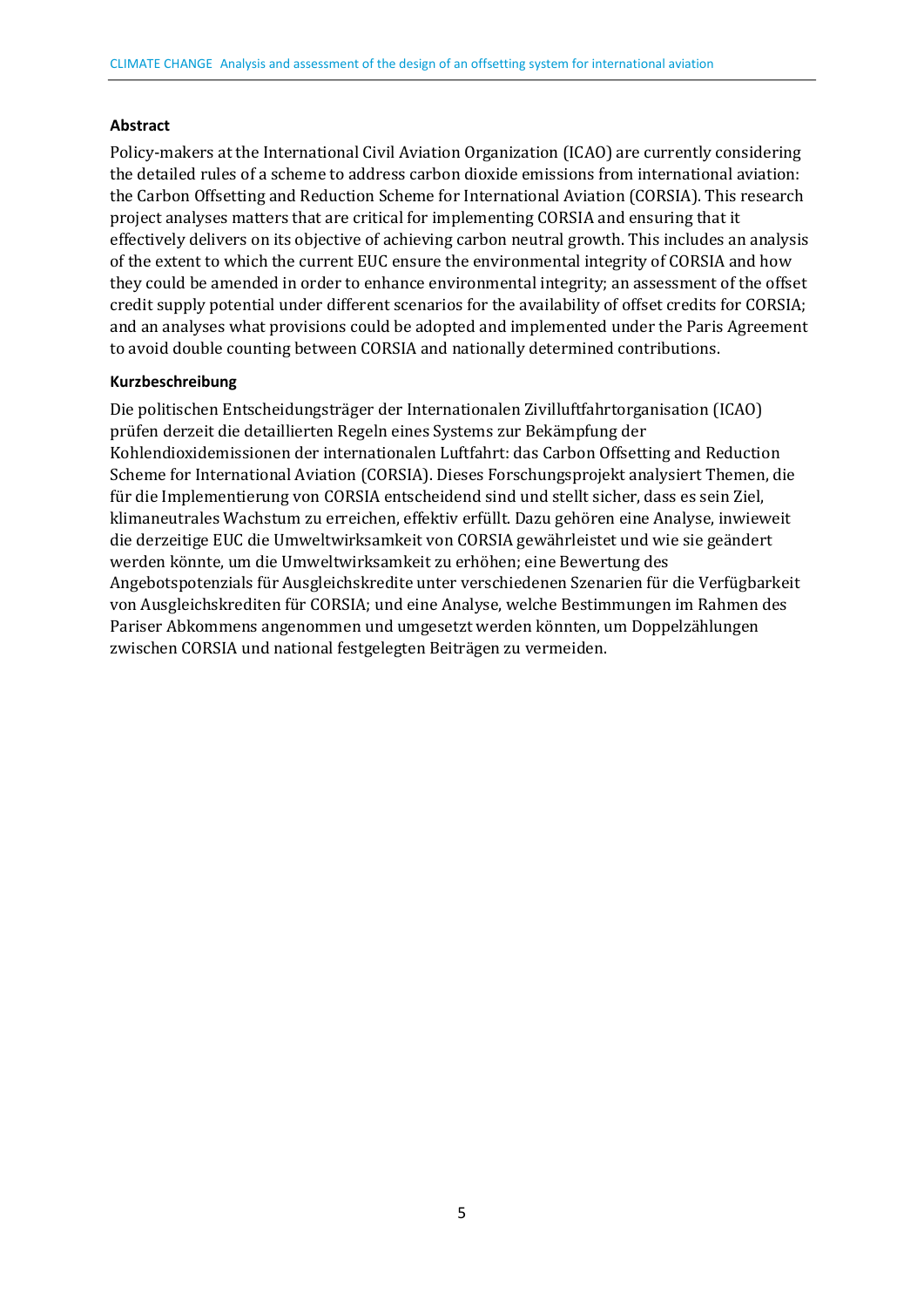## **Table of Content**

| $\mathbf{1}$ |     |                                                                                                                                                                             |  |
|--------------|-----|-----------------------------------------------------------------------------------------------------------------------------------------------------------------------------|--|
| 1.1          |     |                                                                                                                                                                             |  |
|              | 1.2 |                                                                                                                                                                             |  |
|              | 1.3 |                                                                                                                                                                             |  |
| 2            |     |                                                                                                                                                                             |  |
| 2.1          |     |                                                                                                                                                                             |  |
| 2.2          |     |                                                                                                                                                                             |  |
| 2.3          |     |                                                                                                                                                                             |  |
|              |     |                                                                                                                                                                             |  |
|              | A.1 | Annex 1: Discussion paper "Options for Improving the Emission Unit Eligibility Criteria<br>under the Carbon Offsetting and Reduction Scheme for International Aviation"  25 |  |
| A.2          |     | Annex 2: Discussion paper "Offset credit supply potential for CORSIA" 25                                                                                                    |  |
| A.3          |     | Annex 3: Discussion paper "Avoiding double counting between CORSIA and Nationally<br>Determined Contributions - Options for accounting under the Paris Agreement" 25        |  |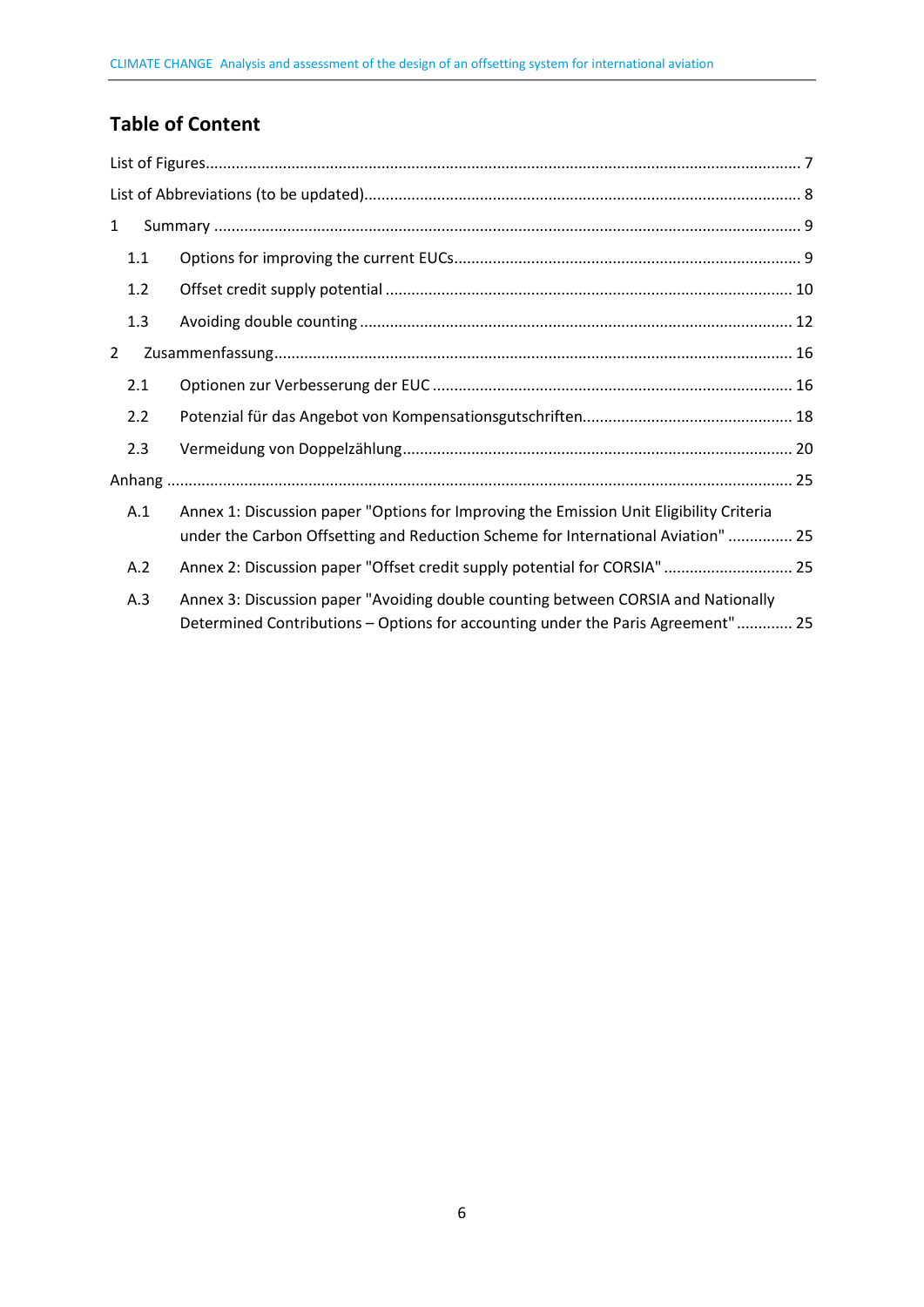## <span id="page-4-0"></span>**List of Figures**

| Abbildung 1 | Angebot von Kompensationsgutschriften unter verschiedenen |  |
|-------------|-----------------------------------------------------------|--|
|             |                                                           |  |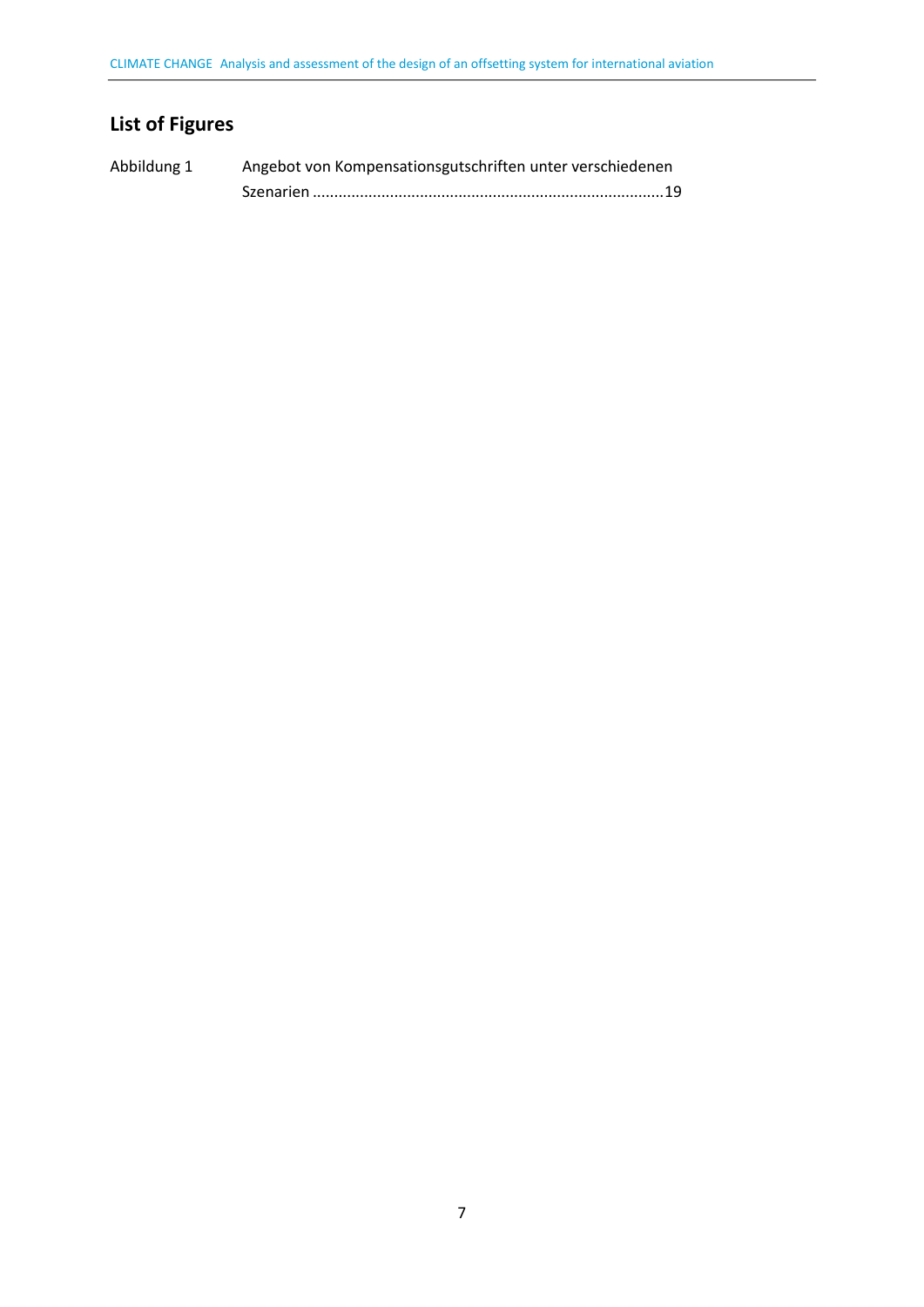## <span id="page-5-0"></span>**List of Abbreviations (to be updated)**

| <b>EUC</b>    | <b>Emission Unit Eligibility Criterion</b>                                                |
|---------------|-------------------------------------------------------------------------------------------|
| <b>CDM</b>    | Clean Development Mechanism                                                               |
| <b>CORSIA</b> | Carbon Offsetting and Reduction Scheme for International Aviation                         |
| <b>GHG</b>    | Greenhouse gas                                                                            |
| <b>ICAO</b>   | International Civil Aviation Organisation                                                 |
| <b>VCS</b>    | <b>Verified Carbon Standard</b>                                                           |
| <b>ITMO</b>   | <b>Internationally Transferred Mitigation Outcome</b>                                     |
| <b>GS</b>     | <b>Gold Standard</b>                                                                      |
| <b>NDC</b>    | Nationally determined contribution                                                        |
| <b>ETS</b>    | Emissions trading system                                                                  |
| <b>CAR</b>    | <b>Climate Action Reserve</b>                                                             |
| <b>UNFCCC</b> | United Nations Framework Convention on Climate Change                                     |
| <b>CER</b>    | <b>Certified Emission Reduction</b>                                                       |
| <b>LDC</b>    | Least Developed Countries                                                                 |
| <b>SIDS</b>   | <b>Small Island Developing State</b>                                                      |
| <b>GWP</b>    | <b>Global Warming Potential</b>                                                           |
| <b>IPCC</b>   | Intergovernmental Panel on Climate Change                                                 |
| <b>CMA</b>    | Conference of the Parties serving as the meeting of the Parties to the Paris<br>Agreement |
| <b>SARP</b>   | <b>Standards and Recommended Practices</b>                                                |
| <b>EUC</b>    | <b>Emission Unit Eligibility Criterion</b>                                                |
| <b>CDM</b>    | Clean Development Mechanism                                                               |
| <b>CORSIA</b> | Carbon Offsetting and Reduction Scheme for International Aviation                         |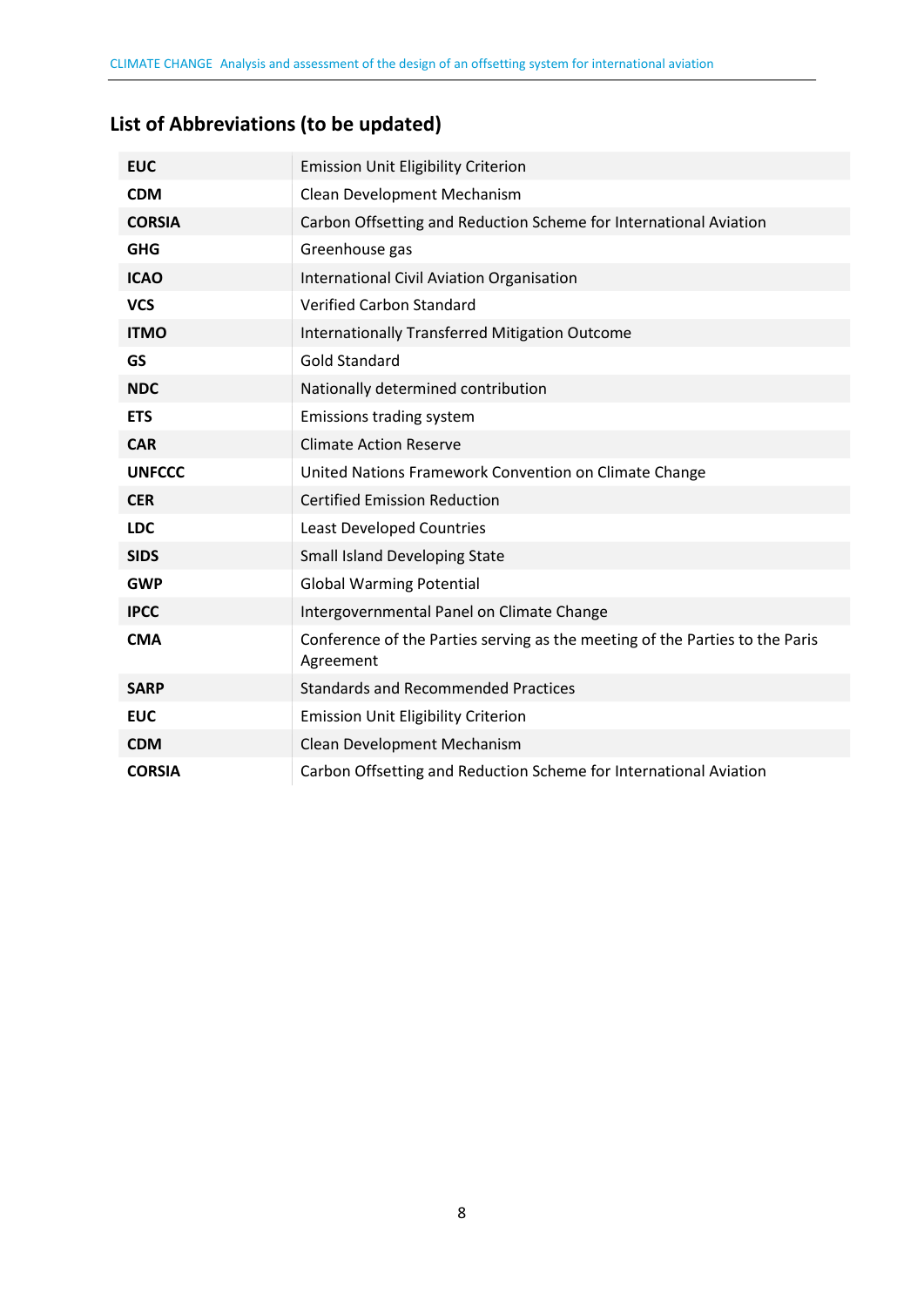## <span id="page-6-0"></span>**1 Summary**

Policy-makers at the International Civil Aviation Organisation (ICAO) are currently considering the detailed rules of a scheme to address carbon dioxide emissions from international aviation: the Carbon Offsetting and Reduction Scheme for International Aviation (CORSIA). The overarching objective of the scheme is to achieve carbon neutral growth in the international aviation sector from the beginning of 2021 via a combination of measures, including purchasing offset credits for emission reductions delivered in other sectors. In March 2019, the Council of the ICAO adopted Emission Unit Eligibility Criteria (EUCs) which set out the requirements that carbon-offsetting programs need to satisfy in order become eligible for supplying carbon offset credits to CORSIA. These criteria are initially limited to carbon offset credits but may reviewed and amended in the future to also address allowances from emissions trading systems (ETSs).

This research project analyses matters that are critical for implementing CORSIA and ensuring that it effectively delivers on its objective of achieving carbon neutral growth:

- ► **Options for improving the current EUCs:** A discussion paper analyses the extent to which the current EUC ensure the environmental integrity of CORSIA and how they could be amended in order to enhance environmental integrity (see section 1 and Annex 1).
- ► **Offset credit supply potential:** A discussion paper estimates the carbon offset credit supply potential under different scenarios for the availability of offset credits for CORSIA (see section 2 and Annex 2).
- ► **Avoiding double counting:** A discussion paper analyses what provisions could be adopted and implemented under the Paris Agreement to avoid double counting between CORSIA and NDCs (see section 3 and Annex 3).

These research topics were elaborated as discussion papers. This report provides a summary of the overall research results, structured by topic.

## <span id="page-6-1"></span>**1.1 Options for improving the current EUCs**

This part of the research project assesses options for improving the current EUCs used for CORSIA, with the goal of ensuring the scheme's environmental integrity. Clearly articulated EUCs are needed to define minimum standards for the "quality" of carbon offset credits that may be used under CORSIA. For this analysis, we focus on five EUCs that are essential for offset credit quality: additionality; baselines; permanence; avoidance of double counting; and causing no net harm. To evaluate the current EUCs, we review current practice among major carbon offset programs, and identify areas where the EUCs could be revised or elaborated to better align with best practices. We then provide specific recommendations for revision, refinement, or elaboration to improve each EUC, including suggested text edits and additions.

Our analysis finds that the current EUCs are mostly sufficient in covering basic conceptual elements related to each of the "carbon offset credit integrity assessment criteria" adopted by ICAO. However, all of the EUCs we reviewed could benefit from more elaboration on essential program requirements and procedures needed to ensure that the criteria are realized. High priority items include: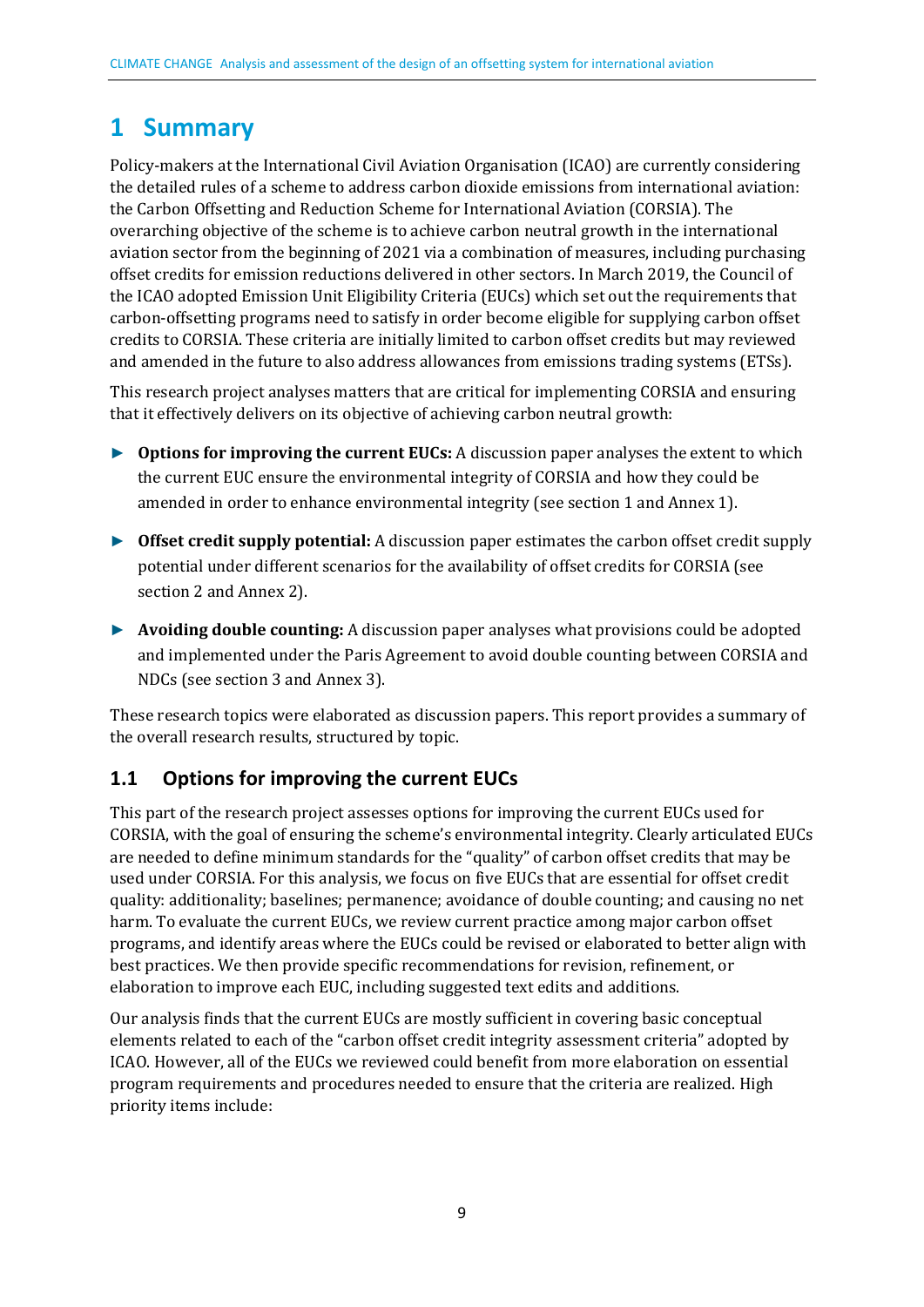- ► For additionality, explicitly requiring that programs exclude from eligibility project types that have a high risk of being non-additional because they are legally required and/or frequently profitable without carbon offset revenues.
- ► For baseline determination, including a requirement that baselines be determined in accordance with fully vetted, program-approved methodologies; stipulating that any standardized baselines must be developed following program-established criteria for standardized approaches and apply benchmarks, stringency levels, and other parameters that are conservative and appropriately tailored to sector- and geographic-specific circumstances; and explicitly prescribing the use of appropriate crediting periods.
- ► For permanence, noting that programs must administer monitoring, mitigation, and compensation mechanisms; explicitly referring to buffer reserves and temporary crediting as viable alternatives for ensuring permanence; defining an ambitious (e.g., 100-year) threshold for permanence; and – if buffer reserves are used – stipulating essential requirements for buffer reserve approaches to effectively address non-permanence risks, including holding project owners liable for intentional reversals.
- ► For avoidance of double counting, specifying the procedures or requirements needed to avoid double issuance, double use, and double claiming – making reference to best practices among current programs; and explicitly expanding the scope of double claiming to include other potential competing claims to credited emission reductions or removals (not just host country claims).
- ► For no net harm, requiring programs to establish a list of social and environmental safeguards that must be adhered to by all projects; specifying the necessary procedural elements of program's safeguarding systems; and removing the word "net" from the text of the EUC.

In most cases, the formal wording and terminology used in the EUCs could also be improved.

## <span id="page-7-0"></span>**1.2 Offset credit supply potential**

One of the critical elements in the ongoing negotiations on CORSIA concerns whether, and how, to restrict the eligibility of offset credits that can be used under the scheme. This part of the research project aims to inform these considerations by estimating the supply potential from the four largest offsetting programmes: the Clean Development Mechanism (CDM), the Verified Carbon Standard (VCS), the Gold Standard (GS) and the Climate Action Reserve (CAR).

We estimate the future supply potential for offset credits for emission reductions achieved during the period 2013 to 2035 from existing projects. This excludes offset credits that have already been issued for emission reductions during the period. We consider a realistic potential supply in the case that project owners have sufficient economic incentives to proceed to the issuance of offset credits, by incorporating practical constraints that could limit the ability of a project to generate offset credits. Further supply for CORSIA could come from new projects that are implemented in response to this new demand or from using allowances from ETSs. Here we do not analyse these alternative potential sources of supply.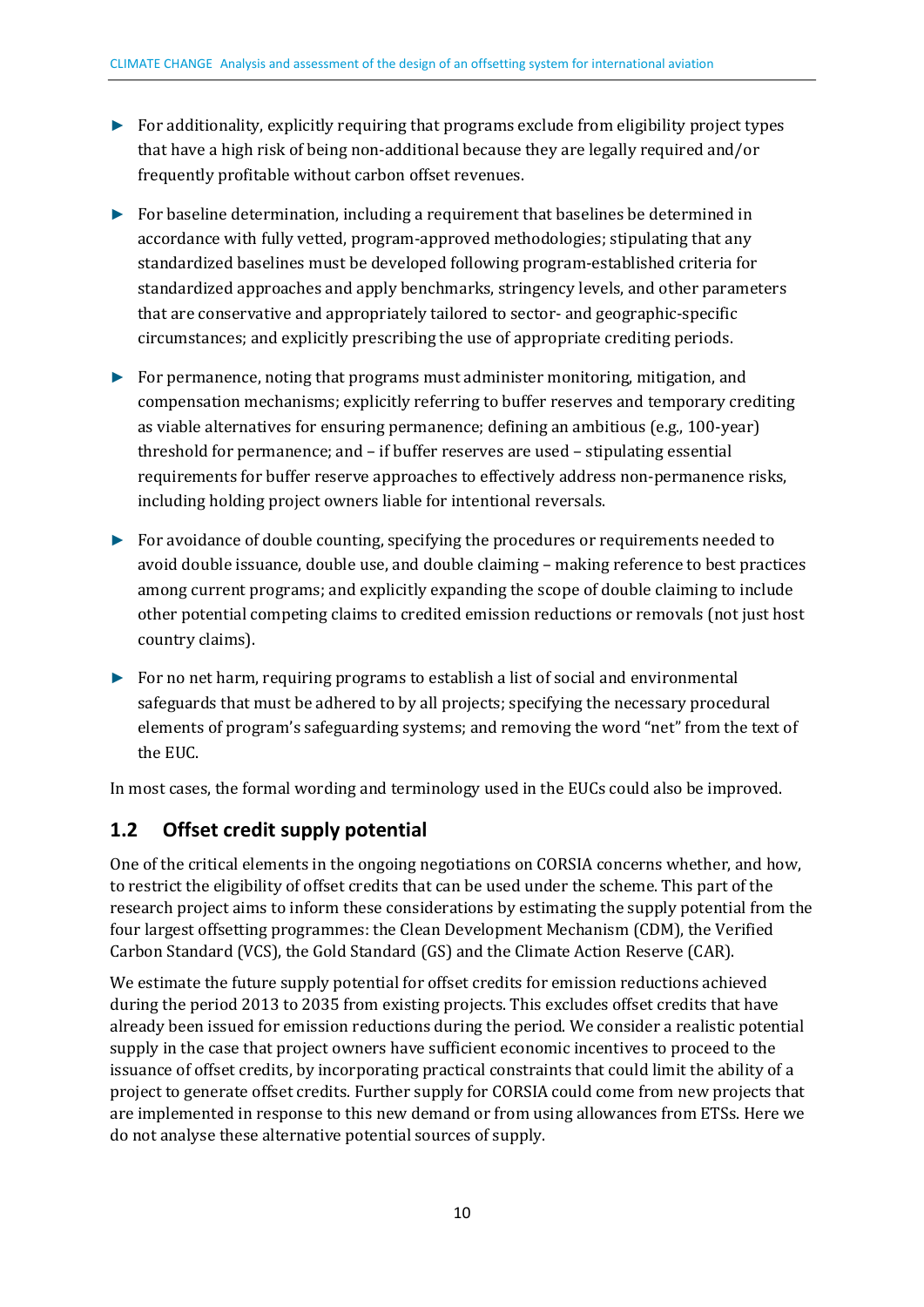The study builds on earlier analyses by the authors of the potential supply of offset credits from the CDM in three ways: first, it extends coverage to the three largest non-governmental offsetting programmes. Second, it estimates the potential supply out to the end of 2035. And third, this study analyses the implications of different scenarios for the availability of offset credits for CORSIA. These include scenarios for restrictions based on the "vintage" or timing of emission reductions and project milestones; scenarios for the situation that host countries of projects are not ready or willing to address double claiming of emission reductions; scenarios which channel demand towards projects that are more vulnerable to discontinuing GHG abatement; and a scenario in which eligible offset credits are limited to projects located in Least Developed Countries (LDCs) and Small Island Developing States (SIDS). Figure 1 shows our estimates of the potential supply of offset credits across the scenarios we analysed.



**Figure 1 Supply potential under different scenarios** 

Source: Authors calculations

We find that existing projects under the four programmes could supply approximately 18 billion offset credits for emission reductions achieved from 2013 to 2035, or more than six times the total demand anticipated for CORSIA from 2021 to 2035. On top of this future supply potential there is a current stock of approximately 600 million unused credits available from amongst the CDM, VCS and CAR.

In the absence of any eligibility restrictions, CORSIA will not result in significant emissions reductions beyond those that would occur without the scheme. This is because over 80 percent of the 18 billion offset credit supply potential comes from projects with a low vulnerability to discontinuing GHG abatement, meaning that these projects are likely to continue abatement regardless of whether they sell offset credits. Allowing the use of all of these credits would therefore undermine the objective of the scheme to achieve carbon neutral growth.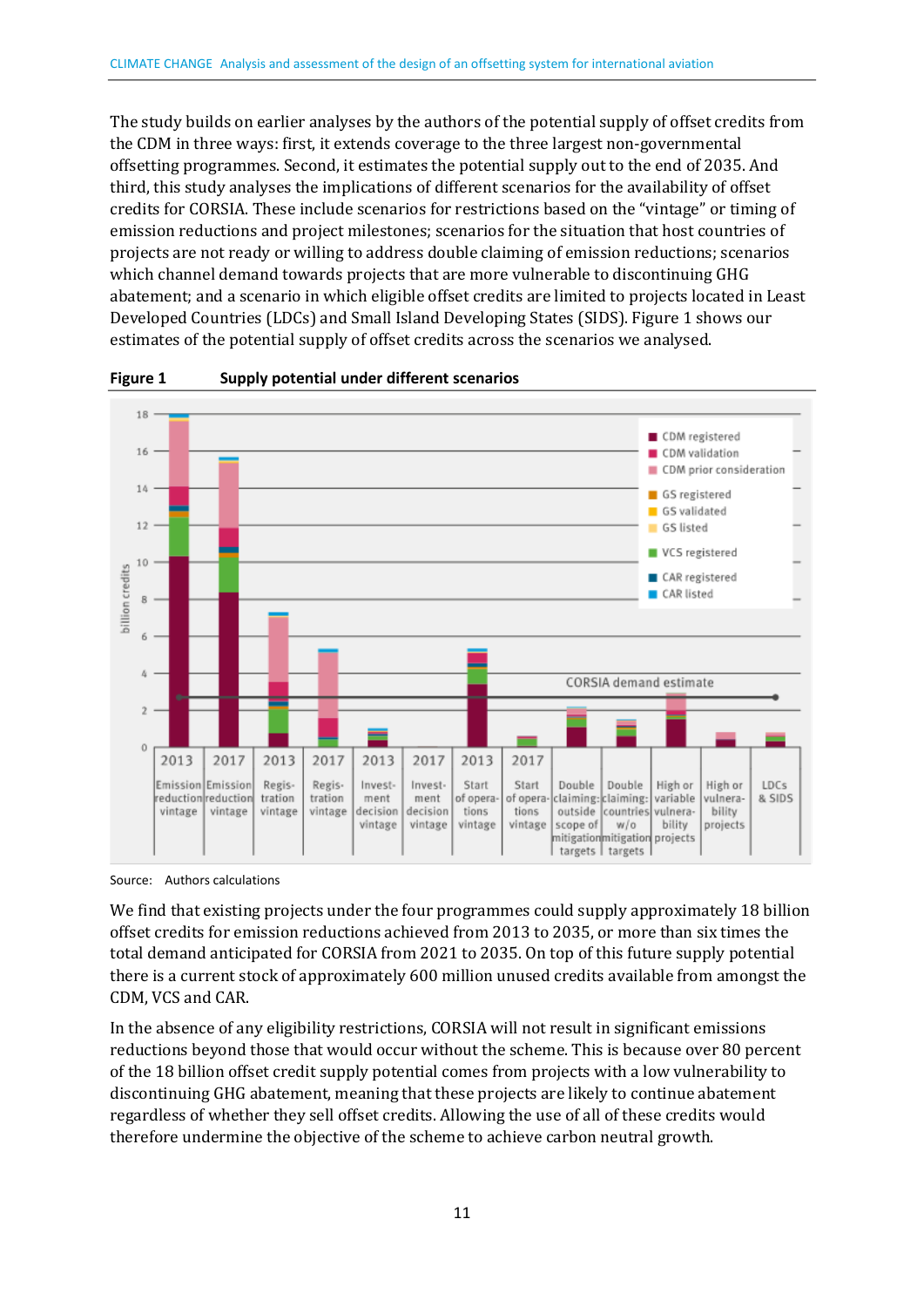To address these risks, we recommend that policy-makers apply eligibility restrictions that either promote new emission reduction projects or support existing vulnerable projects that require offset credit revenues to continue GHG abatement:

- ► To allow only new emission reduction projects, ICAO could restrict eligibility to projects that make their investment decision or start operations in the future, e.g. after offset credit programmes are approved as eligible under CORSIA. New projects would also be promoted – though to varying degrees – with restrictions based on historical dates, as these would limit the supply from existing projects. Among the options tested, a 2017 investment decision vintage restriction would be most effective. A 2013 investment decision vintage restriction and a 2017 start of operations vintage restriction would encourage the development of some new projects. Restrictions based on when the emission reductions occurred or based on the date of project registration would not be at all effective in promoting new projects, since both types of restrictions would allow a large number of already implemented projects to supply offset credits for CORSIA.
- ► To promote projects that require offset credit revenues to continue abatement, ICAO could restrict the eligibility of existing projects to vulnerable project types. Figure 1 shows the available supply from projects which we categorise with either a variable or high vulnerability to discontinuing GHG abatement as well as a "high vulnerability projects" scenario. The latter would be the more effective of the two at ensuring CORSIA stimulates emission reductions that would otherwise not occur.

The willingness or readiness of host countries to take the necessary action to avoid double counting of emission reductions could also impact the available supply. Figure 1 shows the "worst case" outcome in terms of available supply in which no host country would be willing or ready to account for the use of offset credits under CORSIA. The scenarios reflect two possible ways in which offset credits from emission reductions outside the scope of NDC mitigation targets might be accounted for. Eligibility restrictions could also be used to channel support towards certain countries. Figure 1 shows the implications if only offset credits from LDCs and SIDSs were eligible. The majority of the offset credits - over 555 million of the 810 million offset credits available in this scenario - are from projects that are likely to continue GHG abatement, even in the absence of CORSIA.

In conclusion, our analysis shows that it is critical that ICAO adopts robust eligibility restrictions to ensure that CORSIA achieves its objective of carbon-neutral growth and delivers emission reductions outside of the international aviation sector that would not have occurred in the absence of the scheme. Without robust eligibility restrictions there is a significant risk that existing projects that would continue GHG abatement regardless of the demand from CORSIA will be able to supply several times the expected demand from CORSIA.

## <span id="page-9-0"></span>**1.3 Avoiding double counting**

Avoiding double counting is a key requirement under both the Paris Agreement and ICAO. Double counting means that the same emission reduction is used more than once to achieve climate goals. In the context of CORSIA, a key risk is that a carbon offset credit's emission reduction be claimed by both an airline operator to fulfil its offsetting requirements under CORSIA and by the country hosting the carbon-offset project to achieve its NDC. Avoiding such double counting requires action by, and coordination between, both regimes. Indeed, how to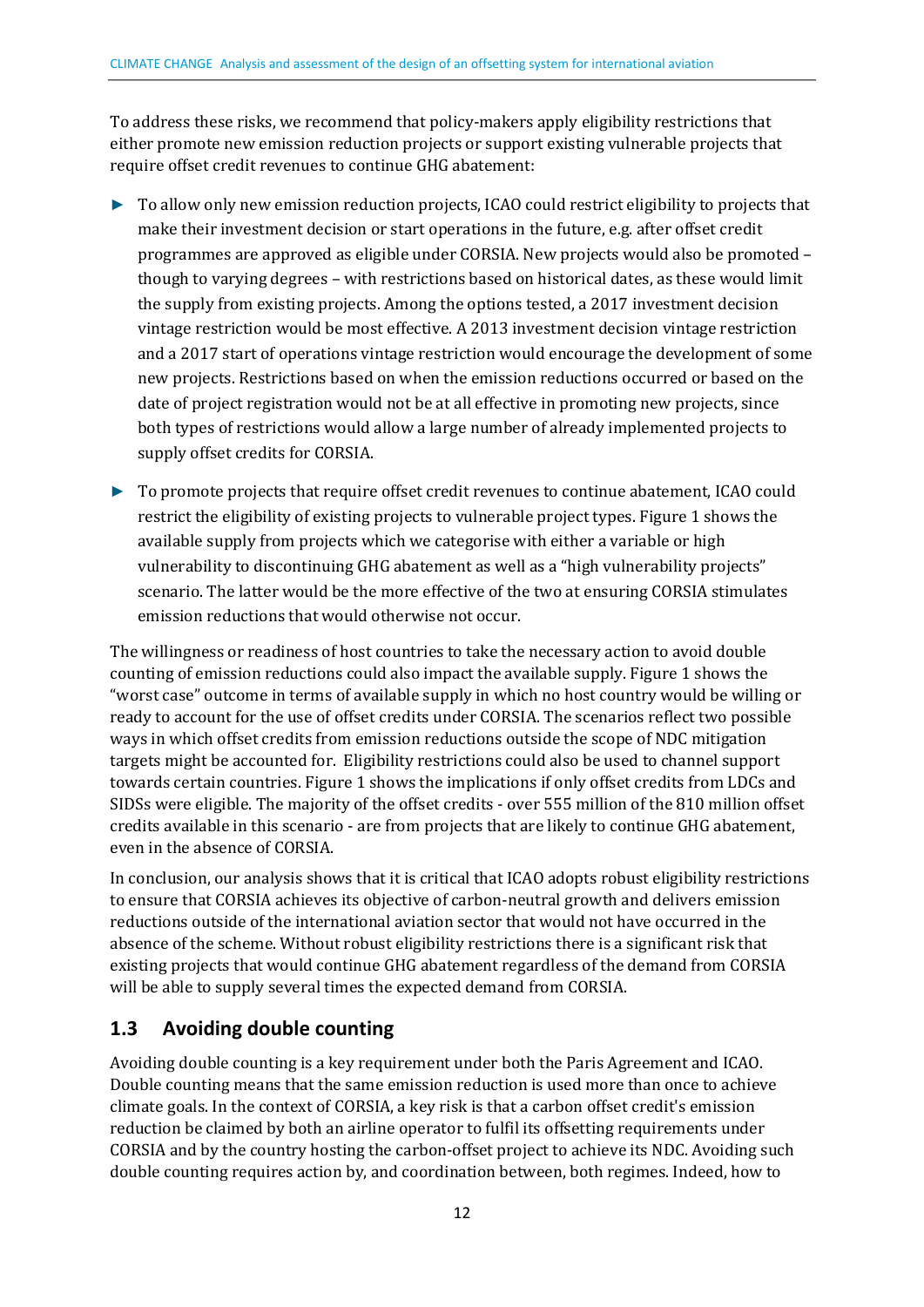avoid double counting is being discussed in relevant fora under both the Paris Agreement and ICAO.

This part of the research project discusses what provisions could be adopted and implemented under the Paris Agreement to avoid double counting between CORSIA and NDCs. Avoiding double counting requires that the host country accounts for the use of offset credits under CORSIA when tracking progress and accounting for its NDC. In principle, such accounting could be implemented similar to the accounting for ITMOs under Article 6 of the Paris Agreement, through the application of 'corresponding adjustments' in an accounting balance, referred to as 'structured summary'. This means that a country authorizing the use of offset credits under CORSIA would make an addition to its reported emissions. This ensures that the country does not use the offset credit's emission reductions to achieve its own NDC.

There are a number of aspects, however, in which CORSIA differs from cooperation between countries under Article 6. The paper identifies that some of the approaches considered for Article 6 cannot be applied in the context of CORSIA or may not necessarily be robust. First, the Katowice Climate Package and the draft negotiation text on Article 6 envisage that countries apply adjustments once an ITMO is transferred. Under CORSIA, however, offset credits are issued and cancelled by private sector entities – aeroplane operators – in a carbon-offsetting program's registry and do not necessarily cross international borders. This means that the 'transfer' or 'first-transfer' cannot be used as the 'trigger' for applying adjustments in the context of CORSIA. Second, the current negotiation text is unclear to which calendar years adjustments should be applied in structured summaries for offset credits used under CORSIA. Third, CORSIA establishes continuous multi-year compliance periods whereas many countries have single-year NDC targets. Not all approaches considered under Article 6 to account for single-year targets may be robust in the context of CORSIA. And lastly, it is unclear which GWP values carbonoffsetting programs will use when issuing CORSIA eligible offset credits and whether these values match the GWP values used by countries in accounting for their NDCs.

The paper identifies nine options for how adjustments could be applied in structured summaries. These combine different triggers for the application of adjustments (ex-ante authorization, issuance, ex-post authorization, or cancellation) with different approaches for the calendar years to which adjustments are applied (year of expected or actual emission reductions, year of issuance, year of authorization, year of cancellation, period of CORSIA compliance cycle, year of submitting the surrendering report under CORSIA).

These options involve important trade-offs. Some options could lead to more adjustments being implemented than necessary to avoid double counting, which could make it more difficult for the host country to achieve its NDC; some options implicitly allow 'borrowing' of emission reductions from future NDC implementation periods, which might delay climate action and create perverse incentives to set future NDCs less ambitiously; some options better ensure that the application of adjustments is reasonably representative for mitigation action taken over time; and some options require to either update structured summaries well beyond the target year or to set limits by when issued offset credits must be cancelled under CORSIA. Other challenges also exist but might be addressed more easily, such as that carbon-offsetting programs would need to provide information to host countries on the issuance and use offset credits under CORSIA and that they may need to determine in which calendar year emission reductions occurred.

Among the options, we recommend using ex-ante or ex-post authorization as the trigger for the application of adjustments and applying adjustments to the calendar years in which the emission reductions or removals occurred. Most importantly, these options avoid implicit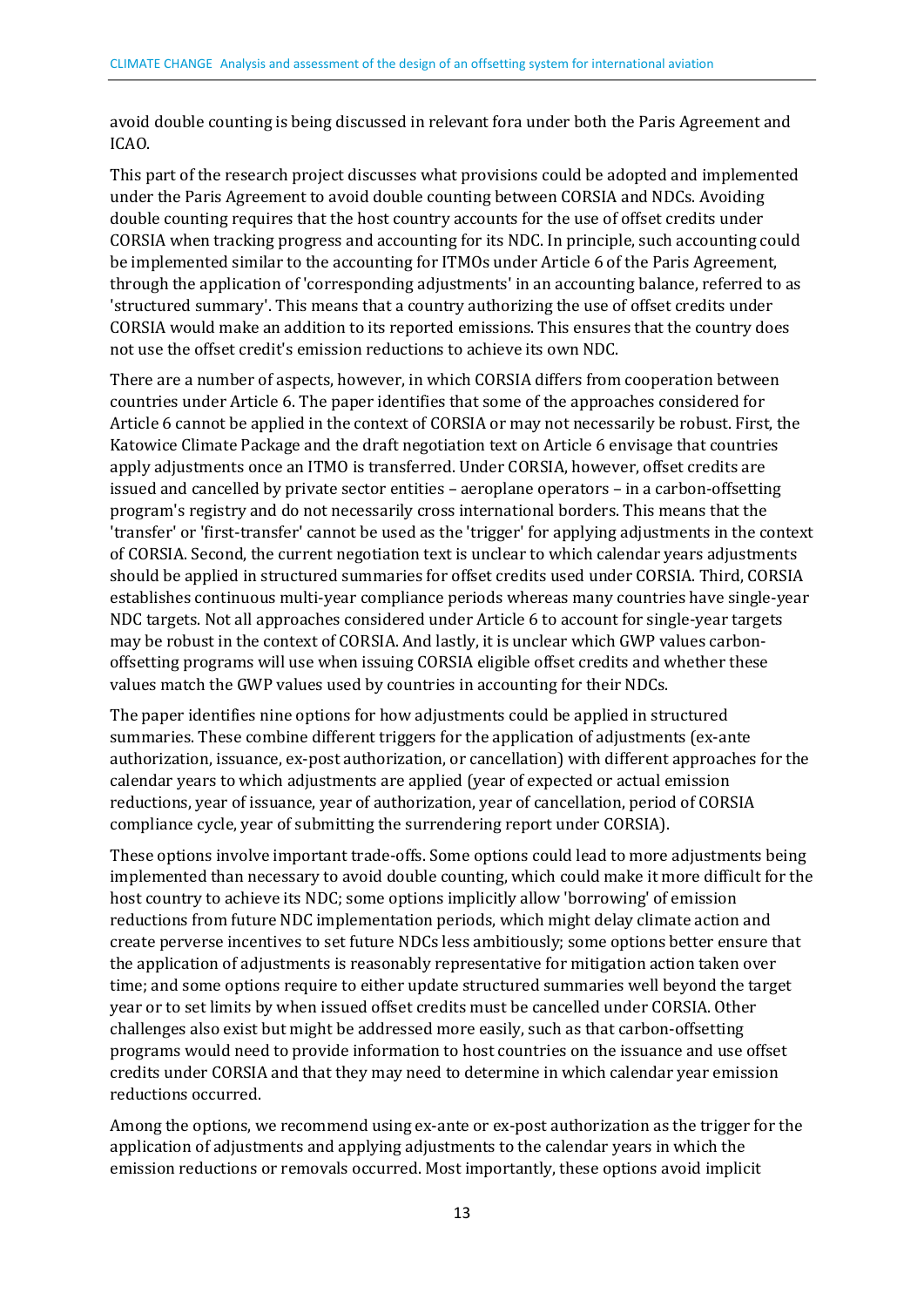borrowing and ensure that the application of adjustments is representative for the mitigation action taken over time. Ex-ante application of adjustments brings the advantage that project owners have early on certainty that they will be able to use the offset credits under CORSIA. This option also avoids timing issues with preparing the final accounting balance to demonstrate achievement of the NDC. Ex-post authorization provides the advantage that adjustments are only made for emission reductions or removals that have been verified to have actually occurred but may bring about more uncertainty for project owners whether they will ultimately get approval by host countries.

A further important cross-cutting issue is the compatibility between accounting approaches for CORSIA and accounting approaches for international transfers between countries. As long as the offset credits from a project are only used under CORSIA, all the accounting options discussed in this paper could be implemented irrespectively of which accounting approaches are used for international transfers between countries under Article 6. If offset credits from a project are authorized for all international mitigation purposes, however, compatibility of accounting rules for CORSIA and international transfers between countries becomes an issue. Several challenges would then have to be resolved and accounting would become more complex. Policy-makers thus need to bear in mind that there is trade-off between (a) limiting authorization of projects to either international transfers between countries or use under CORSIA, which allows to keep accounting rules simpler but limits the flexibility of project owners to serve different markets, or (b) authorizing projects for any use other than the implementation of its own NDC, which makes accounting more complex but provides project owners flexibility to serve different markets.

The paper also identifies that not all options to account for single-year targets are robust in the context of CORSIA, which provides for continuous three-year compliance periods. Using multiyear targets, multi-year emission trajectories or multi-year budgets is the most robust approach to account for the use offset credits under CORSIA. These options ensure that all offset credits authorized for use under CORSIA are accounted for by the host country. If these options are politically not palatable, the options 'averaging' (i.e. applying an adjustment only in the target year which corresponds to the average of offset credits authorized or used under CORSIA) or 'vintage limitation' (i.e. only using offset credits from emission reductions in the target year under CORSIA) could be considered, though they involve some drawbacks. The option of 'annual adjustments' (i.e. applying adjustments to all years but only counting those adjustments in the target year) would only be robust if the generation of emission reductions for use under CORSIA is limited to target years. As with the vintage limitation option, this option would therefore restrict the available supply for CORSIA.

To ensure consistent use of GWP values, accounting would be simplest if both host countries and carbon-offsetting programs use the values from the 5th assessment report of the Intergovernmental Panel on Climate Change (IPCC) for the period after 31 December 2020. Under the Paris Agreement, this could be implemented through a decision requiring countries authorizing the use of offset credits under CORSIA to (i) apply the Article 4.13 accounting guidance in Annex II to decision 4/CMA.1 and (ii) to include in their authorization letters a condition that offset credits must be issued using the GWP values from the 5th assessment report. In addition, the ICAO Council could decide that CORSIA eligible programs must use the values from the 5th assessment report.

Two important lessons can be drawn for the negotiations under the Paris Agreement. First, international rules for accounting under Article 6 of the Paris Agreement have so far mainly focussed on international transfers between countries. While a subchapter in the negotiation text addresses the use of mitigation outcomes for 'international mitigation purposes' or 'other uses', such as CORSIA, a general cross-reference to these other uses is not sufficient to ensure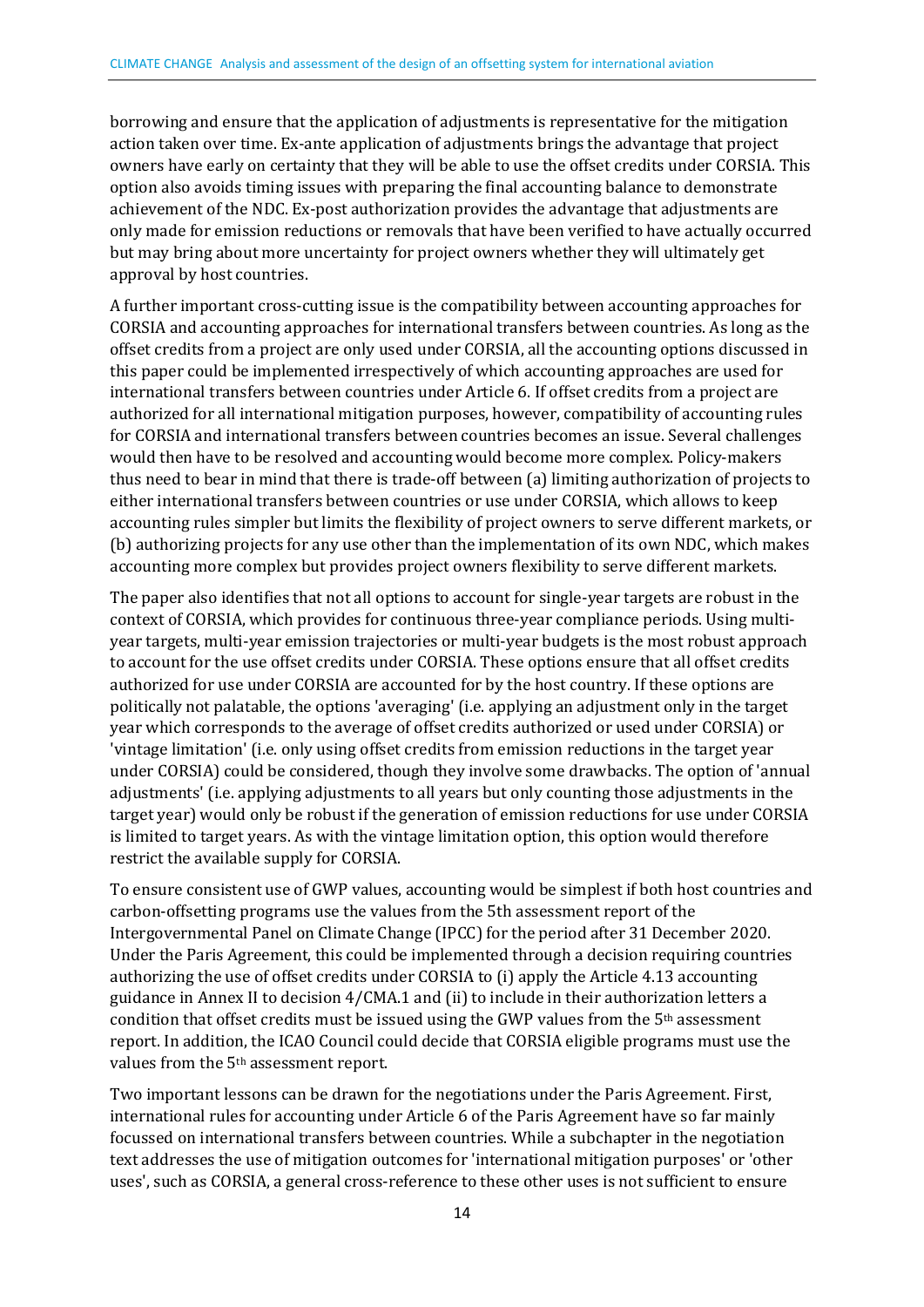robust accounting for offset credits used under CORSIA. Rather, specific provisions addressing the particular context of CORSIA are needed in other sections of the negotiation text, or alternatively in a separate decision under the Paris Agreement. And second, some findings of this paper are not only relevant for the context of CORSIA but can also inform the negotiations on accounting rules for international transfers between countries.

We recommend that Parties to the Paris Agreement address the following issues in international rules for Article 6:

- ► **Trigger for adjustments for other uses:** Parties may clarify what action should trigger the application of adjustments in the context of mitigation outcomes used for purposes other than towards NDCs. We recommend that the authorization is used as the trigger for applying adjustments in such instances.
- ► **Application of adjustments to calendar years:** Parties may clarify to which calendar years adjustments should be applied for both the transfer of ITMOs between countries and the use of mitigation outcomes for other purposes. We recommend that transferring (or host) countries should apply adjustments to the calendar years in which the emission reductions or removals occurred.
- ► **Authorization for one or multiple purposes:** Parties may clarify whether an authorization should be conducted for a specific purpose (e.g. use towards other NDCs or use towards CORSIA) or whether countries may also authorize mitigation outcomes to be used for any purposes other than achieving their own NDCs. In the latter case, Parties may address through a future work program how it can be ensured that an adjustment for a mitigation outcome is only applied once by the transferring (or host) country and not twice (once at authorization and once again at the transfer).
- ► **Compatibility of options to account for single-year targets:** Parties may clarify which options can be used for accounting in the context of single-year targets if a Party authorizes offset credits for use under CORSIA. We recommend that countries authorizing offset credits for CORSIA should preferably have multi-year targets, multi-year budgets or apply the emissions trajectory approach. Alternatively, averaging or vintage restrictions could also be viable, though with some drawbacks.
- ► **GWP values and application of accounting guidance under Article 4.13:** Parties may clarify which GWP values should be accepted by host countries when authorizing the use of offset credits under CORSIA. We recommend that countries authorizing the use of offset credits (i) should require in their authorization letters that carbon-offset programs issue respective offset credits using the 100-year GWP values from the 5th IPCC assessment report, consistent with relevant decisions by the CMA, and (ii) apply the Article 4.13 accounting guidance in Annex II to decision 4/CMA.1.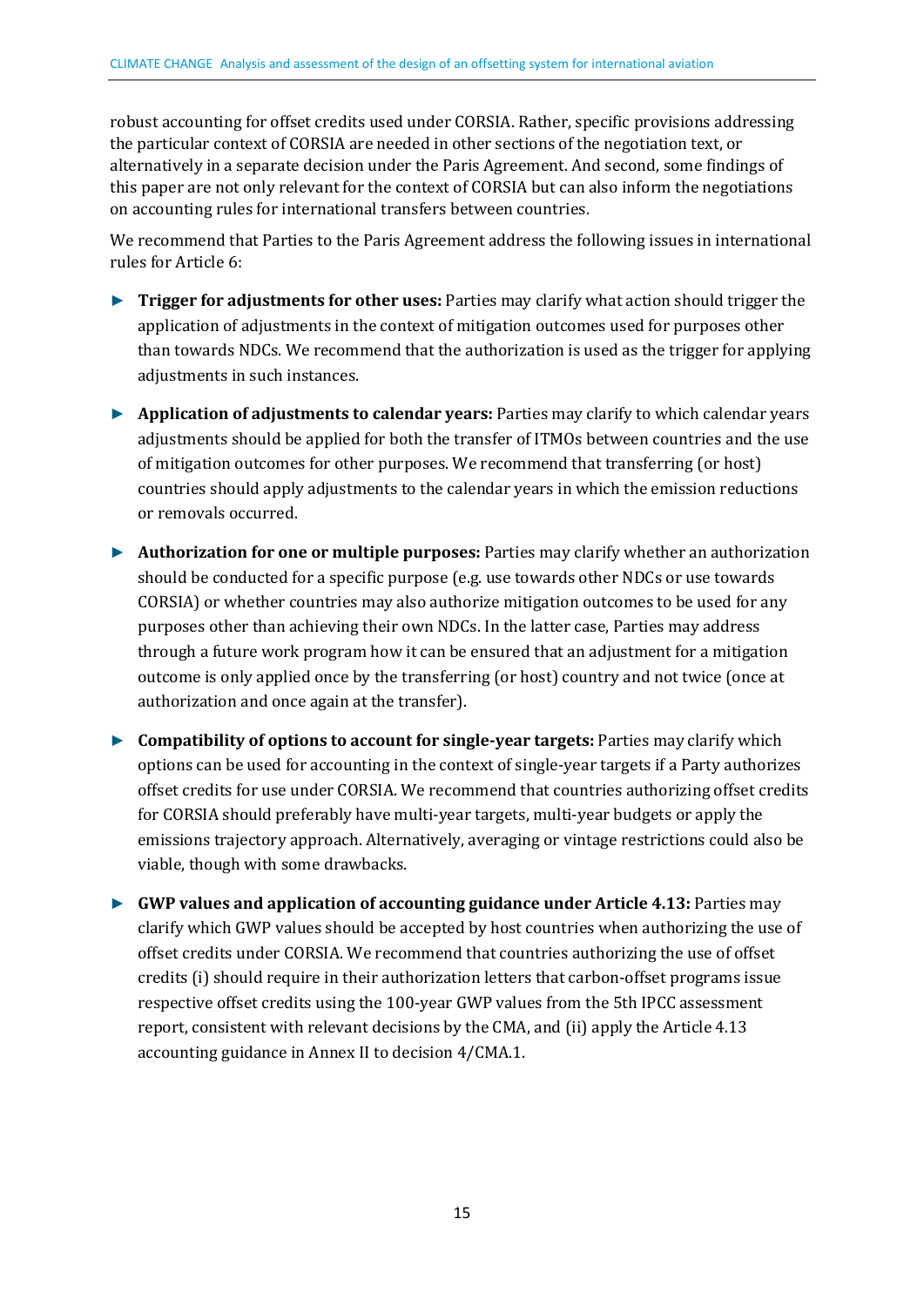## <span id="page-13-0"></span>**2 Zusammenfassung**

Die politischen Entscheidungsträger der Internationalen Zivilluftfahrtorganisation (ICAO) prüfen derzeit die detaillierten Regeln eines Systems zur Begrenzung der Kohlendioxidemissionen aus der internationalen Luftfahrt: das Carbon Offsetting and Reduction Scheme for International Aviation (CORSIA). Übergeordnetes Ziel des Systems ist es, ab Anfang 2021 ein klimaneutrales Wachstum im internationalen Luftverkehrssektor zu erreichen, und zwar durch eine Kombination von Maßnahmen, einschließlich des Erwerbs von Kompensationsgutschriften für Emissionsreduktionen, die in anderen Sektoren durchgeführt werden. Im März 2019 verabschiedete der Rat der ICAO Emission Unit Eligibility Criteria (EUCs), die die Anforderungen festlegen, die Klimaschutzprogramme erfüllen müssen, um für die Lieferung von Klimaschutzgutschriften an CORSIA in Frage zu kommen. Diese Kriterien beschränken sich zunächst auf Kompensationsgutschriften aus Projekten, können aber in Zukunft überprüft und geändert werden, um auch Zertifikate aus Emissionshandelssystemen (ETS) zu berücksichtigen.

Dieses Forschungsprojekt analysiert Themen, die für die Umsetzung von CORSIA und die Erreichung des Ziels eines klimaneutralen Wachstums entscheidend sind:

- ► Optionen zur Verbesserung der derzeitigen EUCs: Ein Diskussionspapier analysiert, inwieweit die derzeitigen EUC die Umweltintegrität von CORSIA gewährleisten und wie sie geändert werden könnten, um die Umweltintegrität zu verbessern (siehe Abschnitt 1 und Anhang 1).
- ► Abschätzung des Angebotspotenzials von Kompensationsgutschriften: Ein Diskussionspapier schätzt das Angebotspotenzial für Kompensationsgutschriften für CORSIA unter verschiedenen Szenarien für die Verfügbarkeit von Kompensationskrediten ab (siehe Abschnitt 2 und Anhang 2).
- ► Vermeidung von Doppelzählungen: In einem Diskussionspapier wird analysiert, welche Bestimmungen im Rahmen des Pariser Abkommens angenommen und umgesetzt werden könnten, um Doppelzählungen zwischen CORSIA und Nationally Determined Contributions (NDCs) zu vermeiden (siehe Abschnitt 3 und Anhang 3).

Diese Forschungsthemen wurden als Diskussionspapiere erarbeitet. Dieser Bericht enthält eine Zusammenfassung der gesamten Forschungsergebnisse, gegliedert nach Themen.

## <span id="page-13-1"></span>**2.1 Optionen zur Verbesserung der EUC**

In diesem Teil des Forschungsprojekts werden Optionen zur Verbesserung der derzeitigen EUCs für CORSIA bewertet, mit dem Ziel, die Umweltintegrität des Systems zu gewährleisten. Klar formulierte EUCs sind notwendig, um Mindeststandards für die "Qualität" von Kompensationsgutschriften zu definieren, die im Rahmen von CORSIA verwendet werden können. Für diese Analyse konzentrieren wir uns auf fünf EUCs, die für die Qualität von Kompensationsgutschriften unerlässlich sind: Zusätzlichkeit, Baselines, Permanenz, Vermeidung von Doppelzählungen und Vermeidung von Nettoschäden. Um die aktuellen EUCs zu bewerten, überprüfen wir die aktuelle Praxis bei den wichtigsten Klimaschutzprogrammen und ermitteln Bereiche, in denen die EUCs überarbeitet oder ausgearbeitet werden könnten, um sie besser an die besten Praktiken anzupassen. Anschließend geben wir spezifische Empfehlungen für die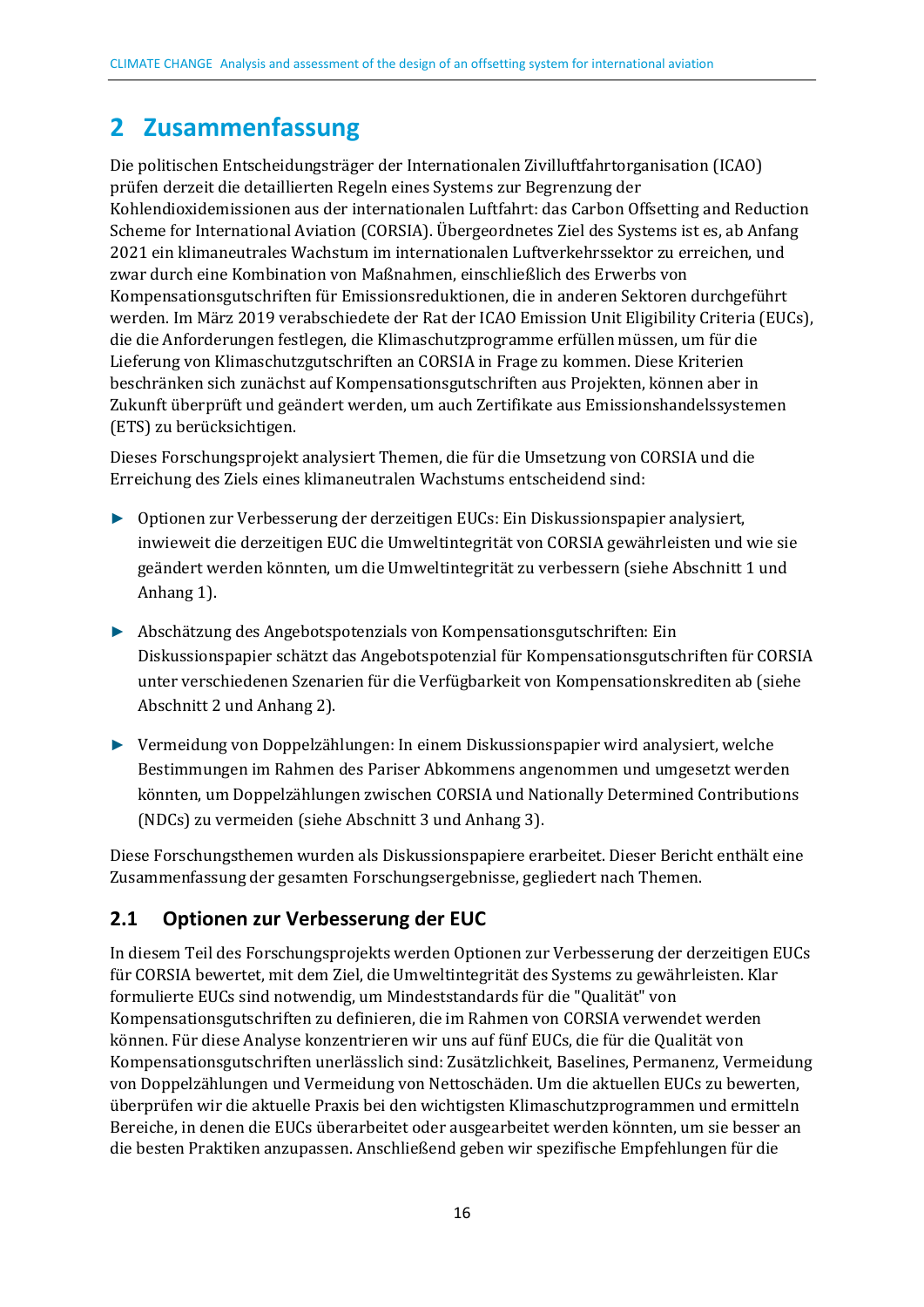Überarbeitung, Verfeinerung oder Ausarbeitung jedes EUC, einschließlich vorgeschlagener Textänderungen und Ergänzungen.

Unsere Analyse zeigt, dass die derzeitigen EUCs weitgehend ausreichend sind, um grundlegende konzeptionelle Elemente im Zusammenhang mit jedem der von der ICAO verabschiedeten "Kriterien zur Bewertung der Integrität bei der CO2-Kompensation" abzudecken. Alle von uns überprüften EUCs könnten jedoch von einer stärkeren Ausarbeitung der wesentlichen Programmanforderungen und -verfahren profitieren, die erforderlich sind, um sicherzustellen, dass die Kriterien erfüllt werden. Zu den Themen mit hoher Priorität gehören:

- ► Für die **Zusätzlichkeit** wird ausdrücklich gefordert, dass Programme Projekttypen von der Förderfähigkeit ausschließen, die ein hohes Risiko haben, nicht zusätzlich zu sein, weil sie gesetzlich vorgeschrieben und/oder häufig ohne Einnahmen aus den Kompensationsgutschriften rentabel sind.
- ► Für die Bestimmung der **Baselines** ist es wichtig, dass die Baselines nach vollständig überprüften, vom Programm genehmigten Methoden bestimmt werden müssen; dass alle standardisierten Baselines nach vom Programm festgelegten Kriterien für standardisierte Ansätze entwickelt werden müssen und Benchmarks und andere Parameter anwenden, die konservativ und angemessen auf die Branchen und geografische Gegebenheiten zugeschnitten sind; und dass die Verwendung angemessener Laufzeiten für die Ausgabe von Kompensationsgutschriften festgelegt wird.
- ► Für die **Permanenz** ist es wichtig, dass Programme Überwachungs-, Minderungs- und Kompensationsmechanismen etablieren müssen; dass ausdrücklich auf Pufferreserven und temporäre Gutschriften als praktikable Alternativen zur Sicherstellung der Dauerhaftigkeit verwiesen wird; dass eine ehrgeizigen Schwellenwert für die Sicherstellung der Permanenz (z.B. 100 Jahre) festgelegt wird; und dass für Pufferreserven grundlegende Anforderungen festgelegt werden, um Nicht-Permanenzrisiken wirksam zu begegnen, einschließlich der Haftung von Projektträgern für vorsätzliche Abholzung.
- ► Zur Vermeidung von **Doppelzählungen** ist es wichtig, dass die Verfahren oder Anforderungen, die erforderlich sind, um Doppelausgaben, Doppelverwendungen und Doppelanrechnung zu vermeiden klar definiert werden, unter Bezugnahme auf bewährte Verfahren unter den aktuellen Programmen; und dass die Doppelanrechnung nicht nur für Ziele von Ländern vermieden wird, sondern auch andere konkurrierende Anrechnungen der Emissionsminderungen einschließt.
- ► Für die Vermeidung von Nettoschäden ist es wichtig, dass die Programme verpflichtet werden, eine Liste von sozialen und ökologischen Schutzvorkehrungen zu erstellen, die von allen Projekten eingehalten werden müssen; dass die notwendigen Verfahrenselemente zur Gewährleistung dieser Schutzvorkehrungen durch die Programme festgelegt werden; und dass nicht nur "Nettoschäden", sondern grundsätzlich alle gravierenden Schäden vermieden werden.

In den meisten Fällen könnte auch der formale Wortlaut und die Terminologie in den EUCs verbessert werden.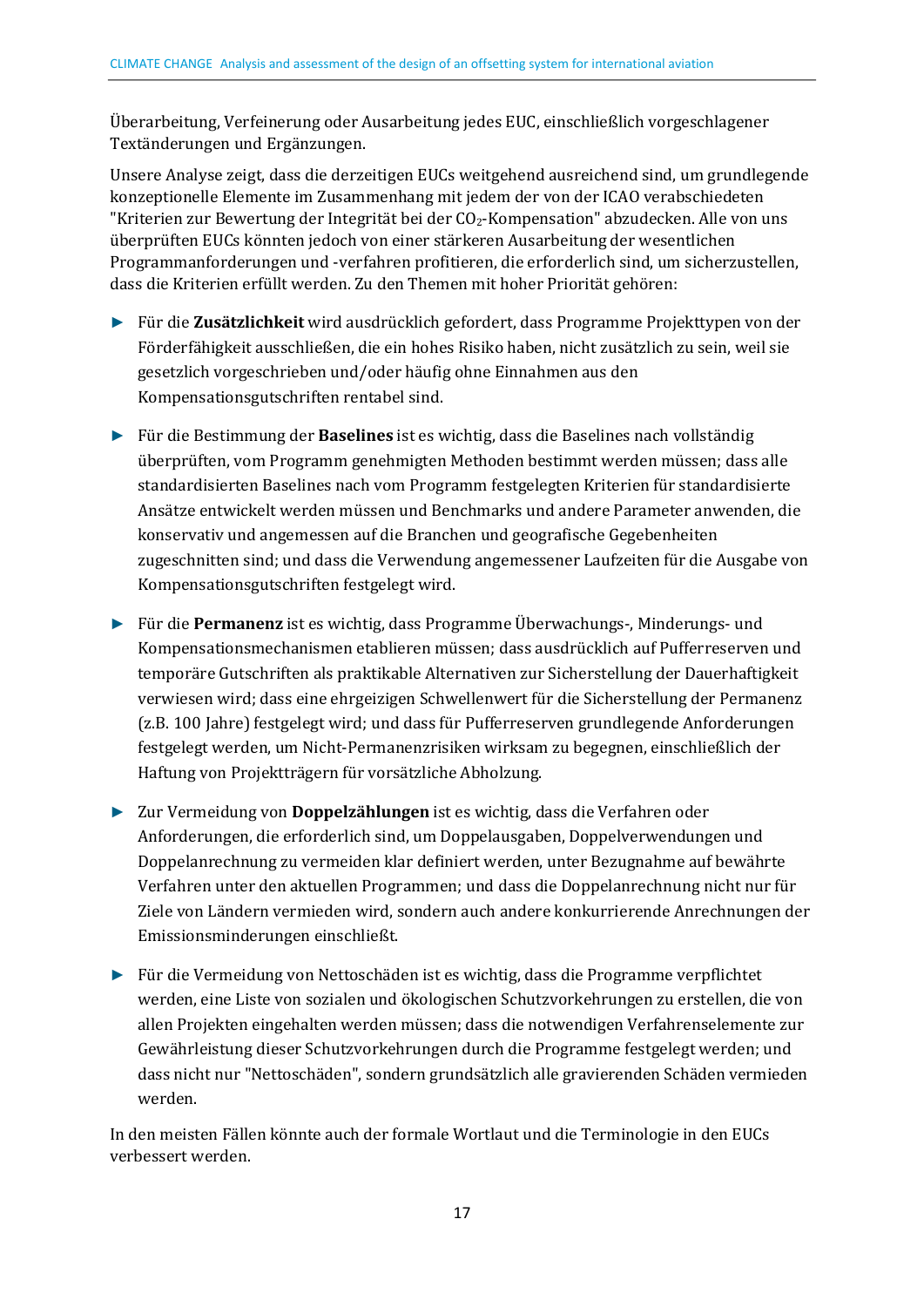## <span id="page-15-0"></span>**2.2 Potenzial für das Angebot von Kompensationsgutschriften**

Eines der entscheidenden Elemente in den laufenden Verhandlungen über CORSIA betrifft die Frage, ob und wie die Nutzung von Kompensationsgutschriften, die im Rahmen des Systems verwendet werden können, eingeschränkt werden soll. Dieser Teil des Forschungsprojektes zielt darauf ab, die Beratungen zu dieser Frage zu unterstützen, in dem das Angebotspotenzials für die folgenden vier größten Kompensationsprogramme abgeschätzt wird: Clean Development Mechanism (CDM), Verified Carbon Standard (VCS), Gold Standard (GS) und Climate Action Reserve (CAR).

Wir schätzen das zukünftige Potenzial für Kompensationsgutschriften für Emissionsreduktionen aus bestehenden Projekten für den Zeitraum 2013 bis 2035 ab. Ausgenommen hiervon sind Kompensationsgutschriften, die in diesem Zeitraum bereits ausgegeben wurden. Die Schätzungen stellen ein realistisches potenzielles Angebot für den Fall dar, dass die Projekteigner über ausreichende wirtschaftliche Anreize verfügen, um die Ausgabe von Kompensationskrediten zu beantragen. Es werden außerdem praktische Einschränkungen berücksichtigt, die die Fähigkeit eines Projekts, Kompensationskredite zu generieren, einschränken könnten. Darüber hinaus könnte ein weiteres Angebot an Zertifikaten für CORSIA aus neuen Projekten kommen, die als Reaktion auf die neue Nachfrage von CORSIA umgesetzt werden, oder aus der Nutzung von Zertifikaten aus Emissionshandelssystemen. Wir analysieren diese alternativen Bezugsquellen hier nicht.

Die Studie baut auf früheren Analysen der Autoren über das potenzielle Angebot an Kompensationsgutschriften aus dem CDM in dreifacher Hinsicht auf: Erstens wird die Analyse hier auf die drei größten nicht-staatlichen Ausgleichsprogramme erweitert. Zweitens schätzt diese Analyse das potenzielle Angebot bis Ende 2035 ab. Und drittens analysiert diese Studie die Auswirkungen verschiedener Szenarien auf die Verfügbarkeit von Kompensationsgutschriften für CORSIA. Dazu gehören Szenarien für eine Zulassungsbeschränkung auf der Grundlage des Zeitpunkts von Emissionsreduktionen oder von Projektmeilensteinen; Szenarien für die Situation, dass die Gastländer von Projekten nicht bereit oder willens sind, die Doppelzählung von Emissionsreduktionen zu vermeiden; Szenarien, die die Nachfrage auf Projekte lenken, die anfälliger für die Einstellung der Treibhausgasminderung sind; und ein Szenario, in dem sich zugelassene Kompensationsgutschriften auf Projekte in den am wenigsten entwickelten Ländern (LDCs) und den Small Island Developing States (SIDS) beschränken. Abbildung 1 zeigt unsere Schätzungen über das potenzielle Angebot an Kompensationsgutschriften in den von uns analysierten Szenarien.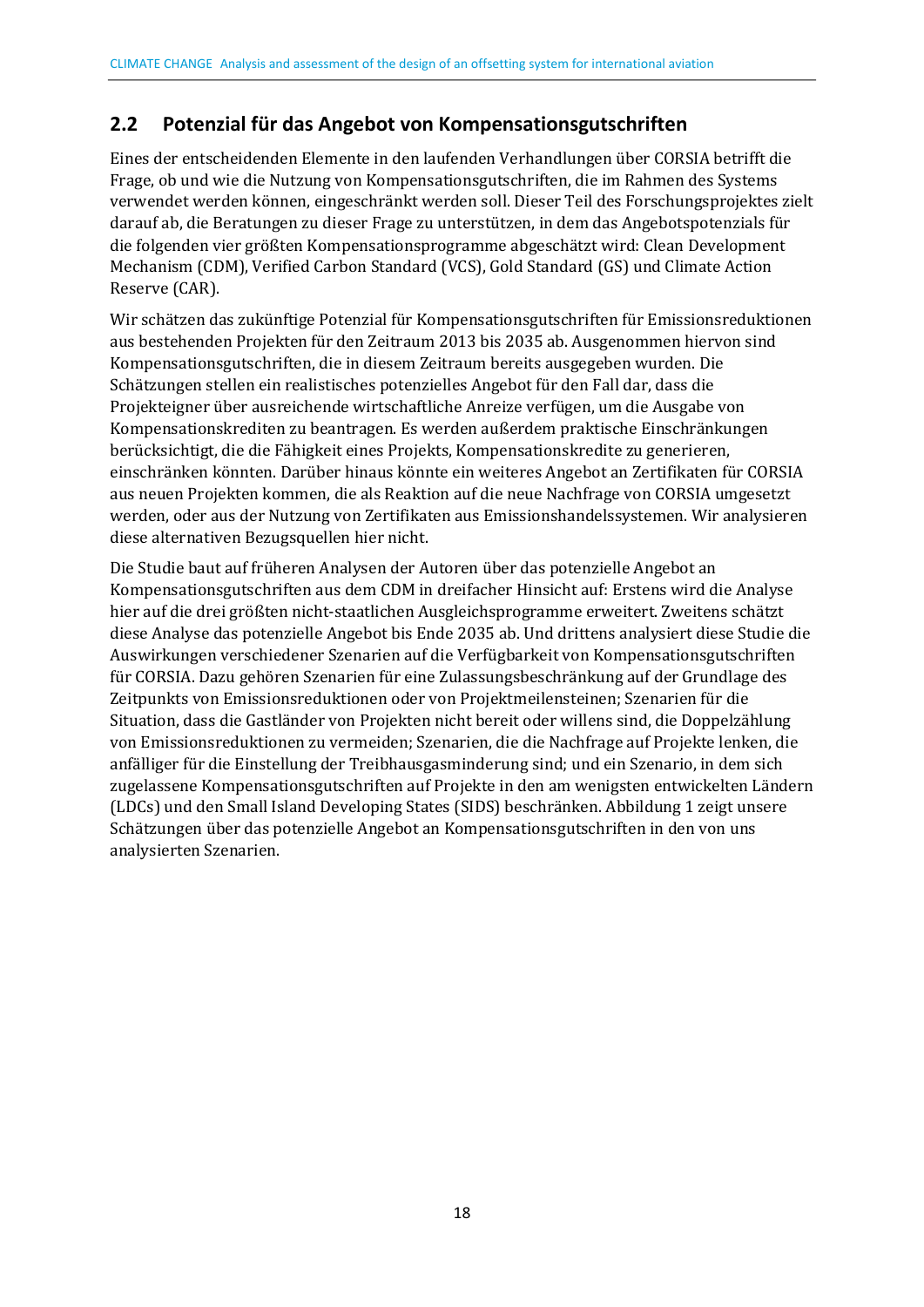

<span id="page-16-0"></span>**Abbildung 1 Angebot von Kompensationsgutschriften unter verschiedenen Szenarien** 

Quelle: Berechnungen der Autoren

Wir stellen fest, dass bestehende Projekte im Rahmen der vier Programme etwa 18 Milliarden Kompensationsgutschriften für Emissionsreduktionen über den Zeitraum 2013 bis 2035 liefern könnten. Dies entspricht mehr als dem Sechsfachen der gesamten erwarteten Nachfrage unter CORSIA in diesem Zeitraum. Zusätzlich zu diesem zukünftigen Angebot an Kompensationsgutschriften steht ein aktueller Bestand von rund 600 Millionen ungenutzten Kompensationsgutschriften aus dem CDM, VCS und CAR zur Verfügung.

Wenn ICAO keine Zulassungsbeschränkungen erlässt, wird CORSIA nicht zu signifikanten Emissionsminderungen führen, die über diejenigen hinausgehen, die ohne CORSIA eintreten würden. Denn über 80 Prozent des 18-Milliarden-Potenzials für die Bereitstellung von Kompensationsgutschriften stammen aus Projekten, für die nur ein geringes Risiko besteht, dass die Treibhausgasminderung ohne Kompensationsgutschriften eingestellt werden würde. Diese Projekte würden die Reduzierung der Emissionsminderungen fortsetzen, unabhängig davon, ob sie Kompensationsgutschriften verkaufen können. Die Verwendung aller dieser Gutschriften würde daher das Ziel des Systems, ein klimaneutrales Wachstum zu erreichen, untergraben.

Um diesen Risiken zu begegnen, empfehlen wir den politischen Entscheidungsträgern, Zulassungsbeschränkungen zu erlassen, die entweder ausschließlich neue Projekte zur Emissionsminderung fördern oder solche bestehenden Projekte unterstützen, die Ausgleichskredite benötigten, um die Reduzierung der Treibhausgase fortzusetzen:

► Um ausschließlich neue Projekte zur Emissionsreduzierung zuzulassen, könnte die ICAO die Förderfähigkeit auf Projekte beschränken, die noch keine Investitionsentscheidung getroffen haben oder ihren Betrieb erst in Zukunft aufnehmen, z.B. nachdem die Kompensationsprogramme als förderfähig im Rahmen von CORSIA genehmigt wurden. Neue Projekte würden auch - wenn auch in unterschiedlichem Maße - gefördert, wenn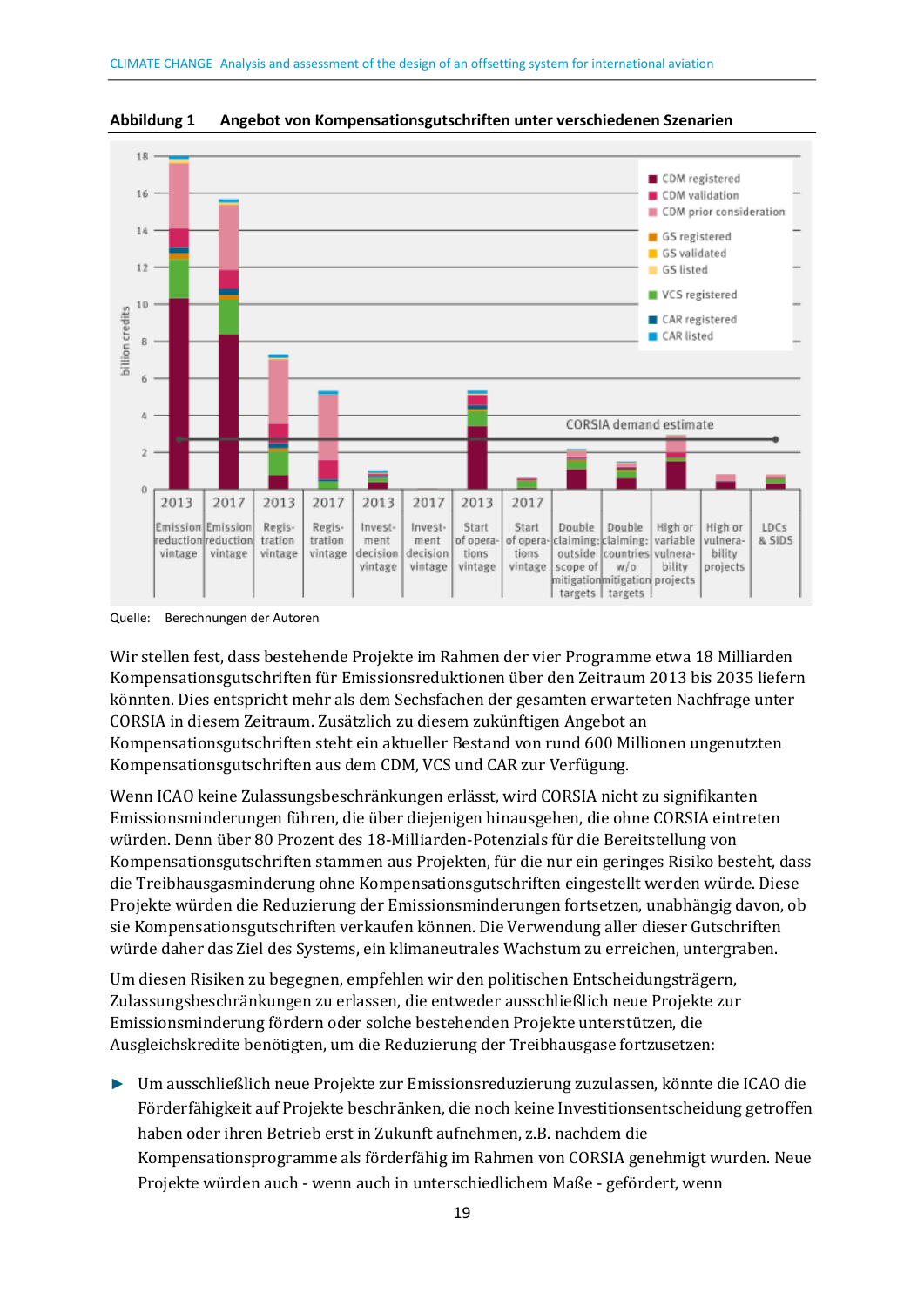Einschränkungen sich auf historische Daten beziehen, da diese das Angebot aus bestehenden Projekten einschränken würden. Unter den getesteten Optionen wäre eine Beschränkung auf Projekte mit einer Investitionsentscheidung in oder nach 2017 am effektivsten. Beschränkungen in Bezug auf eine Investitionsentscheidung in oder nach 2013 oder den Betriebsbeginn in oder nach 2017 würde die Entwicklung einiger neuer Projekte fördern. Beschränkungen, die darauf beruhen, wann die Emissionsminderungen eingetreten sind oder auf dem Datum der Projektregistrierung basieren, wären bei der Förderung neuer Projekte überhaupt nicht wirksam, da beide Arten von Beschränkungen es einer großen Anzahl bereits durchgeführter Projekte ermöglichen würden, Kompensationsgutschriften für CORSIA bereitzustellen.

► Um Projekte zu fördern, bei denen fortlaufende Einnahmen aus dem Verkauf von Kompensationsgutschriften für die weitere Reduzierung erforderlich sind, könnte die ICAO die Förderfähigkeit bestehender Projekte auf solche Projekttypen beschränken. Abbildung 1 zeigt das verfügbare Angebot aus Projekten, die wir entweder mit einem variablen oder hohen Risiko einer Einstellung der Treibhausgasminderung, oder nur einem hohen Risiko, kategorisieren. Das letztere Szenario wäre wirksamer um sicherzustellen, dass CORSIA Emissionsreduktionen stimuliert, die sonst nicht eintreten würden.

Die Bereitschaft der Gastländer, die notwendigen Maßnahmen zu ergreifen, um Doppelzählungen von Emissionsreduktionen zu vermeiden, könnte sich auch auf das verfügbare Angebot auswirken. Abbildung 1 zeigt das "Worst-Case"-Ergebnis in Bezug auf das verfügbare Angebot, bei dem kein Gastland bereit wäre, die Verwendung von Kompensationsgutschriften im Rahmen von CORSIA zu genehmigen. Die Szenarien spiegeln zwei mögliche Wege wider, wie Kompensationsgutschriften aus Emissionsreduktionen außerhalb der NDC-Minderungsziele berücksichtigt werden können. Förderfähigkeitsbeschränkungen könnten auch dazu genutzt werden, die Unterstützung auf bestimmte Länder zu lenken. Abbildung 1 zeigt die Auswirkungen, wenn nur Kompensationsgutschriften aus LDCs und SIDS förderfähig wären. Die Mehrheit der Kompensationsgutschriften - über 555 Millionen der in diesem Szenario verfügbaren 810 Millionen Kompensationskredite - stammen aus Projekten, die voraussichtlich die Reduzierung der Treibhausgase auch ohne die Nachfrage aus CORSIA fortsetzen werden.

Abschließend zeigt unsere Analyse, dass es von entscheidender Bedeutung ist, dass die ICAO strenge Zulassungsbeschränkungen erlässt, um sicherzustellen, dass CORSIA sein Ziel eines klimaneutralen Wachstums erreicht und Emissionsminderungen außerhalb des internationalen Luftfahrtsektors erzielt, die ohne das System nicht stattgefunden hätten. Ohne robuste Förderungsbeschränkungen besteht ein erhebliches Risiko, dass bestehende Projekte, die unabhängig von der Nachfrage von CORSIA die Treibhausgasminderung fortsetzen würden, in der Lage sein werden, das Mehrfache der erwarteten Nachfrage von CORSIA zu liefern.

### <span id="page-17-0"></span>**2.3 Vermeidung von Doppelzählung**

Die Vermeidung von Doppelzählungen ist sowohl im Rahmen des Pariser Abkommens als auch der ICAO eine Schlüsselanforderung. Doppelzählung bedeutet, dass dieselbe Emissionsreduktion mehr als einmal zur Erreichung von Klimazielen verwendet wird. Im Zusammenhang mit CORSIA besteht ein wesentliches Risiko darin, dass die Emissionsminderung einer Kompensationsgutschrift sowohl von einer Fluggesellschaft zur Erfüllung ihrer Verpflichtungen im Rahmen von CORSIA geltend gemacht wird, als auch von dem Land, in dem das Klimaschutzprojekt durchgeführt wird, um sein NDC zu erreichen. Um solche Doppelzählungen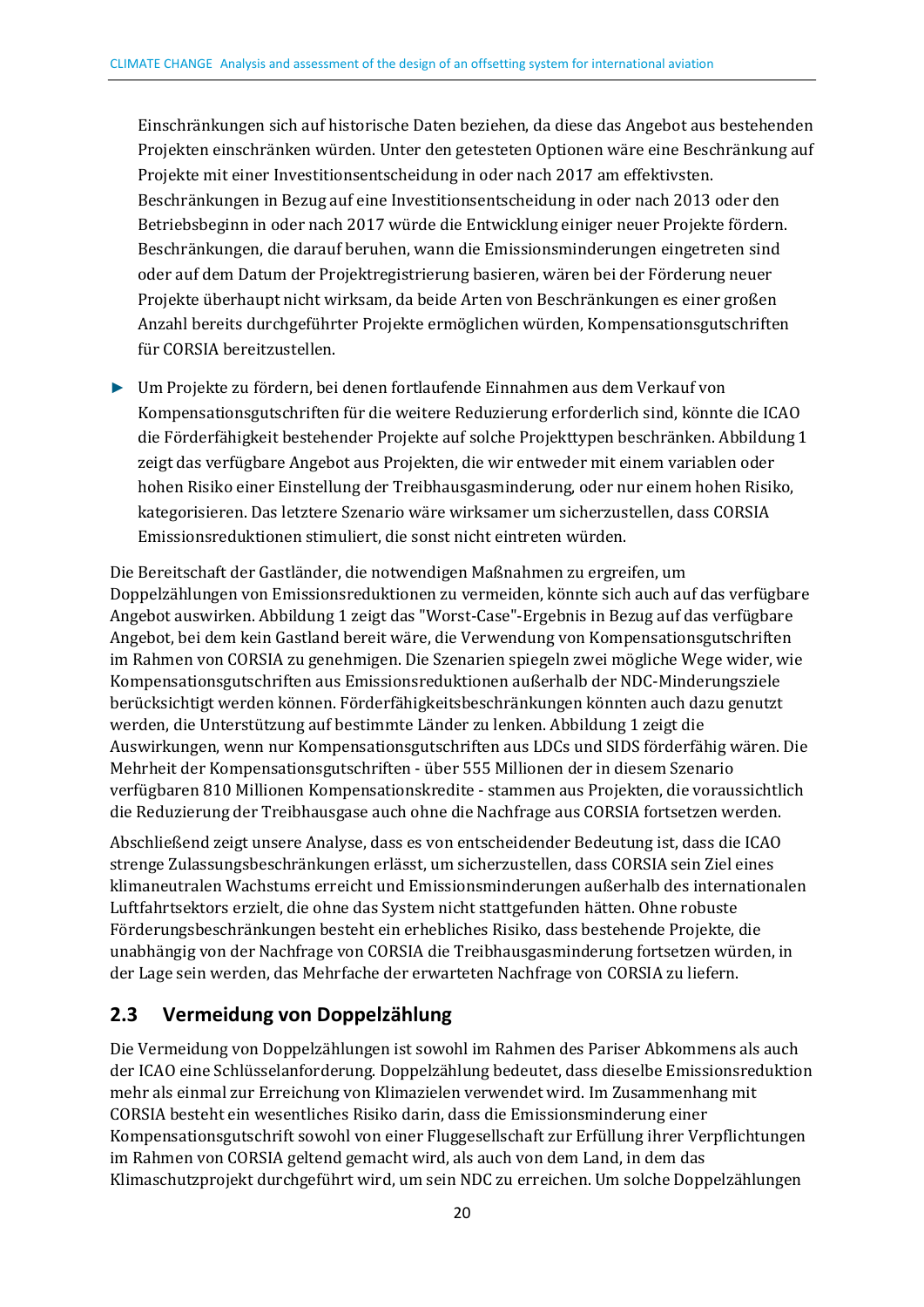zu vermeiden, sind Maßnahmen sowohl unter dem Pariser Abkommen als auch unter der ICAO, und eine Koordinierung zwischen diesen beiden Systemen, erforderlich. Tatsächlich wird in den einschlägigen Foren sowohl im Rahmen des Pariser Abkommens als auch der ICAO darüber diskutiert, wie Doppelzählungen vermieden werden können.

In diesem Teil des Forschungsprojekts wird diskutiert, welche Bestimmungen im Rahmen des Pariser Abkommens übernommen und umgesetzt werden könnten, um Doppelzählungen zwischen CORSIA und NDCs zu vermeiden. Um Doppelzählungen zu vermeiden, muss das Gastland die Verwendung von Kompensationsgutschriften im Rahmen von CORSIA berücksichtigen, wenn es die Fortschritte zur Erreichung seines NDC berichtet und die Zielerreichung bilanziert. Grundsätzlich könnte eine solche Bilanzierung ähnlich wie die Bilanzierung von ITMOs nach Artikel 6 des Pariser Übereinkommens durch die Anwendung von Anpassungen ("corresponding adjustments") in einem Rechnungsabschluss, der als "strukturierte Zusammenfassung" bezeichnet wird, erfolgen. Dies bedeutet, dass ein Land, das die Verwendung von Kompensationszertifikaten im Rahmen von CORSIA genehmigt, die unter CORSIA verwendeten Emissionsminderungen auf seine berichteten Emissionen aufschlagen würde. Dadurch wird sichergestellt, dass das Land die Emissionsreduktionen der Kompensationsgutschriften nicht zur Erreichung seines eigenen NDC nutzt.

Es gibt jedoch eine Reihe von Aspekten, in denen sich CORSIA von der Nutzung von internationalen Marktmechanismen gemäß Artikel 6 unterscheidet. Unserer Analyse stellt fest, dass einige der für Artikel 6 in Betracht gezogenen Ansätze im Rahmen von CORSIA nicht anwendbar sind oder nicht unbedingt robust sind. Erstens sehen das Klimapaket von Katowice und der Entwurf des Verhandlungstextes zu Artikel 6 vor, dass die Länder "corresponding adjustments" vornehmen, sobald ein ITMO übertragen wird. Im Rahmen von CORSIA werden Ausgleichsgutschriften jedoch von privaten Unternehmen - Flugzeugbetreibern - im Register eines Klimaschutzprogramms ausgestellt und dort gelöscht, und überschreiten daher nicht unbedingt internationale Grenzen. Dies bedeutet, dass die "Übertragung" oder "Erstübertragung" nicht als "Auslöser" für die Anwendung von "corresponding adjustments" im Rahmen von CORSIA verwendet werden kann. Zweitens ist der aktuelle Verhandlungstext unklar, in welchen Kalenderjahren "corresponding adjustments" in strukturierten Zusammenfassungen für die im Rahmen von CORSIA verwendeten Kompensationsgutschriften angewendet werden sollten. Drittens legt CORSIA kontinuierliche mehrjährige Verpflichtungsperioden fest, während viele Länder NDC-Ziele für einzelne Jahre haben. Nicht alle Ansätze, die gemäß Artikel 6 zur Berücksichtigung von einzelnen Zieljahren in Betracht gezogen werden, können im Rahmen von CORSIA robust sein. Und schließlich ist unklar, welche GWP-Werte Klimaschutzprogramme bei der Ausgabe von CORSIA-fähigen Kompensationsgutschriften verwenden und ob diese Werte mit den GWP-Werten übereinstimmen, die von den Ländern bei der Bilanzierung ihrer NDCs verwendet werden.

Das Papier zeigt neun Optionen auf, wie "corresponding adjustments" in strukturierten Zusammenfassungen angewendet werden können. Diese kombinieren verschiedene Auslöser für die Anwendung von "corresponding adjustments" (Ex-ante-Autorisierung, Ausgabe, Ex-post-Autorisierung oder Löschung der Kompensationsgutschriften) mit unterschiedlichen Ansätzen für die Kalenderjahre, in denen die "corresponding adjustments" angewendet werden (Jahr der erwarteten oder tatsächlichen Emissionsreduktionen, Jahr der Ausgabe, Jahr der Genehmigung, Jahr der Löschung, Zeitraum des CORSIA-Compliance-Zyklus, Jahr der Vorlage des Berichts zur Erfüllung der Verpflichtungen unter CORSIA).

Diese Optionen haben Vor- und Nachteile. Einige Optionen könnten dazu führen, dass mehr "corresponding adjustments" vorgenommen werden, als notwendig sind, um Doppelzählungen zu vermeiden. Dies könnte es für das Gastland schwieriger machen, sein NDC zu erreichen.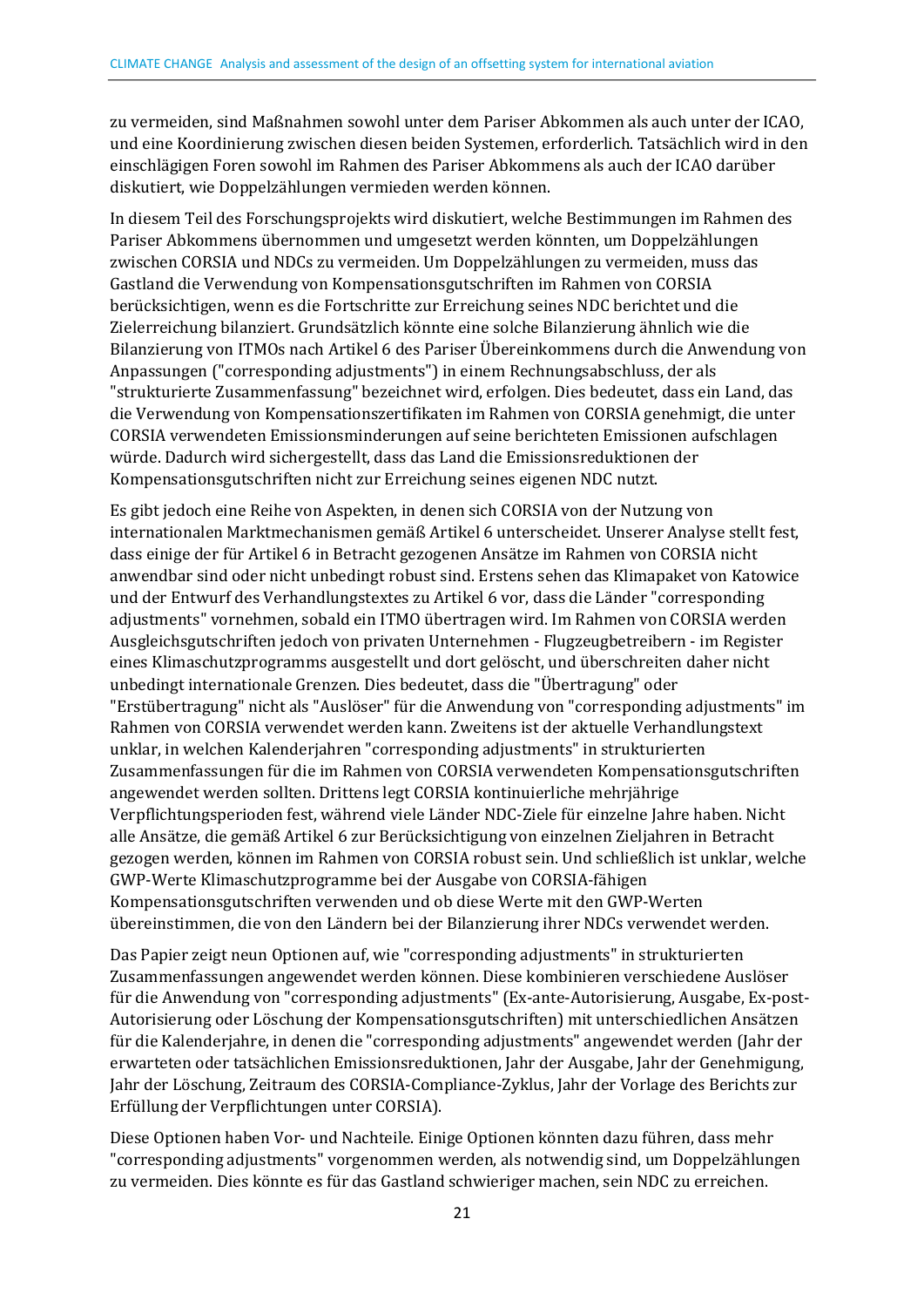Einige Optionen erlauben implizit das "Leihen" von Emissionsreduktionen aus zukünftigen NDC-Umsetzungsperioden, was den Klimaschutz verzögern und perverse Anreize schaffen könnte, zukünftige NDCs weniger ambitioniert festzulegen. Einige Optionen könnten besser sicherstellen, dass die Anwendung der "corresponding adjustments" repräsentativ für die im Laufe der Zeit ergriffenen Minderungsmaßnahmen ist. Schließlich erfordern einige Optionen entweder die Aktualisierung strukturierter Zusammenfassungen weit über das Zieljahr hinaus oder die Festlegung von Grenzwerten, bis wann ausgegebene Kompensationsgutschriften im Rahmen von CORSIA gelöscht werden müssen. Es gibt auch andere Herausforderungen, die jedoch leichter angegangen werden könnten, wie z.B., dass Klimaschutzprogramme den Gastländern Informationen über die Ausgabe und Verwendung von Kompensationsgutschriften im Rahmen von CORSIA zur Verfügung stellen müssten und dass sie möglicherweise feststellen müssten, in welchem Kalenderjahr Emissionsreduktionen stattgefunden haben.

Wir empfehlen unter anderem, die Ex-ante- oder Ex-post-Autorisierung als Auslöser für die Anwendung von "corresponding adjustments" genutzt wird und dass die "corresponding adjustments" in den Kalenderjahren angewandt werden, in denen die Emissionsreduktionen stattgefunden haben. Diese Optionen vermeiden vor allem ein implizites Leihen von Emissionsminderungen aus zukünftigen NDC-Perioden. Sie stellen auch sicher, dass die Anwendung von "corresponding adjustments" repräsentativ für die im Laufe der Zeit ergriffenen Minderungsmaßnahmen ist. Die Ex-ante-Anwendung von "corresponding adjustments" bringt den Vorteil, dass die Projektträger frühzeitig die Gewissheit haben, dass sie die Kompensationsgutschriften aus CORSIA nutzen können. Diese Option vermeidet auch Zeitprobleme bei der Erstellung der finalen Bilanzierung der Erreichung des NDC. Die Ex-post-Autorisierung hat den Verteil, dass "corresponding adjustments" nur für Emissionsminderungen angewendet werden, die auch tatsächlich erzielt wurden. Diese Option birgt dafür Unsicherheiten für Projektträger, ob sie später eine Autorisierung der Gastländer bekommen werden.

Ein weiteres wichtiges Querschnittsthema ist die Kompatibilität zwischen den Rechnungslegungsansätzen für CORSIA und den Rechnungslegungsansätzen für internationale Transfers zwischen Ländern. Solange die Kompensationsgutschriften aus einem Projekt nur im Rahmen von CORSIA verwendet werden, könnten alle in diesem Papier diskutierten Rechnungslegungsoptionen umgesetzt werden, unabhängig davon, welche Rechnungslegungsansätze für internationale Transfers zwischen Ländern gemäß Artikel 6 verwendet werden. Wenn jedoch Kompensationsgutschriften aus einem Projekt für alle internationalen Minderungszwecke genehmigt werden, wird die Kompatibilität der Rechnungslegungsvorschriften für CORSIA und internationale Transfers zwischen Ländern zu einem Problem. Dann müssten mehrere Herausforderungen gelöst werden und das Rechnungswesen würde komplexer werden. Die politischen Entscheidungsträger müssen sich daher darüber im Klaren sein, dass es einen "trade-off" gibt zwischen (a) der Beschränkung der Genehmigung von Projekten auf internationale Transfers zwischen Ländern oder die Nutzung im Rahmen von CORSIA, was es ermöglicht, die Buchhaltungsregeln einfacher zu halten, aber die Flexibilität der Projekteigner einschränkt, verschiedene Märkte zu bedienen, oder (b) der Genehmigung von Projekten für andere Zwecke als die Implementierung eines eigenen NDC, was die Buchhaltung komplexer macht, den Projekteignern aber Flexibilität bei der Bedienung verschiedener Märkte bietet.

Das Papier stellt auch fest, dass nicht alle Optionen zur Berücksichtigung von Einjahreszielen im Rahmen von CORSIA, das einen kontinuierliche Dreijahreszeiträume vorsieht, robust sind. Die Verwendung von Mehrjahreszielen, mehrjährigen Emissionskurven oder mehrjährigen Budgets ist der robusteste Ansatz, um die Verwendung von Kompensationsgutschriften im Rahmen von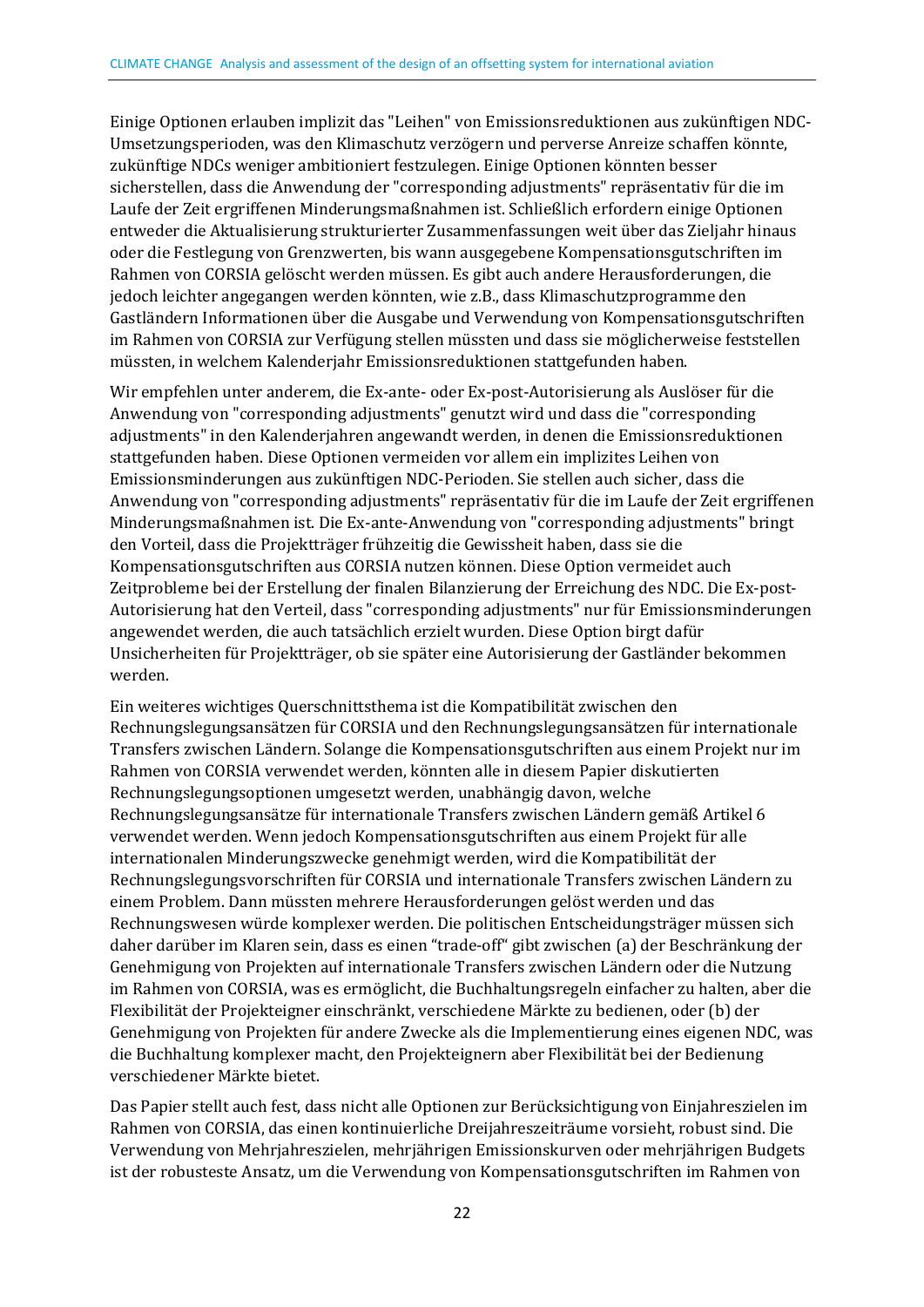CORSIA zu berücksichtigen. Diese Optionen stellen sicher, dass alle Kompensationsgutschriften, die für die Verwendung im Rahmen von CORSIA zugelassen sind, vom Gastland berücksichtigt werden. Wenn diese Optionen politisch nicht tragfähig sind, könnten die Optionen eines Durchschnitts (d.h. Anwendung einer Anpassung nur im Zieljahr, die dem Durchschnitt der im Rahmen von CORSIA genehmigten oder genutzten Kompensationsgutschriften entspricht) oder "Vintage-Begrenzung" (d.h. nur Verwendung von Kompensationsgutschriften aus Emissionsreduktionen im Zieljahr unter CORSIA) in Betracht gezogen werden, obwohl sie einige Nachteile mit sich bringen. Die Option der "jährlichen Anpassungen" (d.h. Anpassungen auf alle Jahre anwenden, aber nur die Anpassungen im Zieljahr berücksichtigen) wäre nur dann robust, wenn die Erzeugung von Emissionsreduktionen für die Nutzung im Rahmen von CORSIA auf die Zieljahre beschränkt ist. Wie bei der Vintage-Begrenzungsoption würde diese Option daher das verfügbare Angebot für CORSIA einschränken.

Um eine einheitliche Verwendung der GWP-Werte zu gewährleisten, wäre die Bilanzierung am einfachsten, wenn sowohl die Gastländer als auch die Klimaschutzprogramme die Werte aus dem fünften Sachstandsbericht des Intergovernmental Panel on Climate Change (IPCC) für den Zeitraum nach dem 31. Dezember 2020 verwenden würden. Im Rahmen des Pariser Abkommens könnte dies durch einen Beschluss umgesetzt werden, der die Länder, die die Verwendung von Verrechnungsgutschriften nach CORSIA genehmigen, verpflichtet, (i) die Richtlinien nach Artikel 4.13 in Anhang II des Beschlusses 4/CMA.1 anzuwenden und (ii) in ihre Genehmigungsschreiben die Bedingung aufzunehmen, dass Kompensationsgutschriften unter Verwendung der GWP-Werte aus dem fünften Sachstandsbericht ausgestellt werden müssen. Darüber hinaus könnte der ICAO-Rat beschließen, dass CORSIA-fähige Programme die Werte aus dem fünften Sachstandsbericht verwenden müssen.

Für die Verhandlungen im Rahmen des Pariser Abkommens können zwei wichtige Schlussfolgerungen gezogen werden. Erstens haben sich die internationalen Bilanzierungsregeln nach Artikel 6 des Pariser Abkommens bisher hauptsächlich auf internationale Transfers zwischen Ländern konzentriert. Während sich ein Unterkapitel im Verhandlungstext mit der Verwendung von Minderungsergebnissen für "internationale Minderungszwecke" oder "andere Verwendungen", wie CORSIA, befasst, reicht ein allgemeiner Querverweis auf diese anderen Verwendungen nicht aus, um eine solide Bilanzierung der im Rahmen von CORSIA verwendeten Kompensationskredite zu gewährleisten. Vielmehr sind in anderen Abschnitten des Verhandlungstextes oder alternativ in einem gesonderten Beschluss im Rahmen des Pariser Abkommens spezifische Bestimmungen erforderlich, die den besonderen Kontext des CORSIA berücksichtigen. Und zweitens sind einige Ergebnisse dieses Papiers nicht nur für den Kontext von CORSIA relevant, sondern können auch für die Verhandlungen über die Bilanzierungsregeln für internationale Transfers zwischen Ländern relevant sein.

Wir empfehlen den Parteien des Pariser Abkommens, die folgenden Punkte in den internationalen Regeln für Artikel 6 zu berücksichtigen:

- ► **Auslöser für "Corresponding adjustments" für andere Zwecke als die Erfüllung von NDCs:** Die Vertragsparteien können klären, welche Maßnahmen die Durchführung von "Corresponding adjustments" für Minderung auslösen sollten, die für andere Zwecke als für die NDCs verwendet werden. Wir empfehlen, dass die Genehmigung des Gastlandes als Auslöser für die Anwendung der "Corresponding adjustments" in solchen Fällen verwendet wird.
- ► **Anwendung von "Corresponding adjustments" auf Kalenderjahre:** Die Vertragsstaaten können klären, in welchen Kalenderjahren "Corresponding adjustments" sowohl für den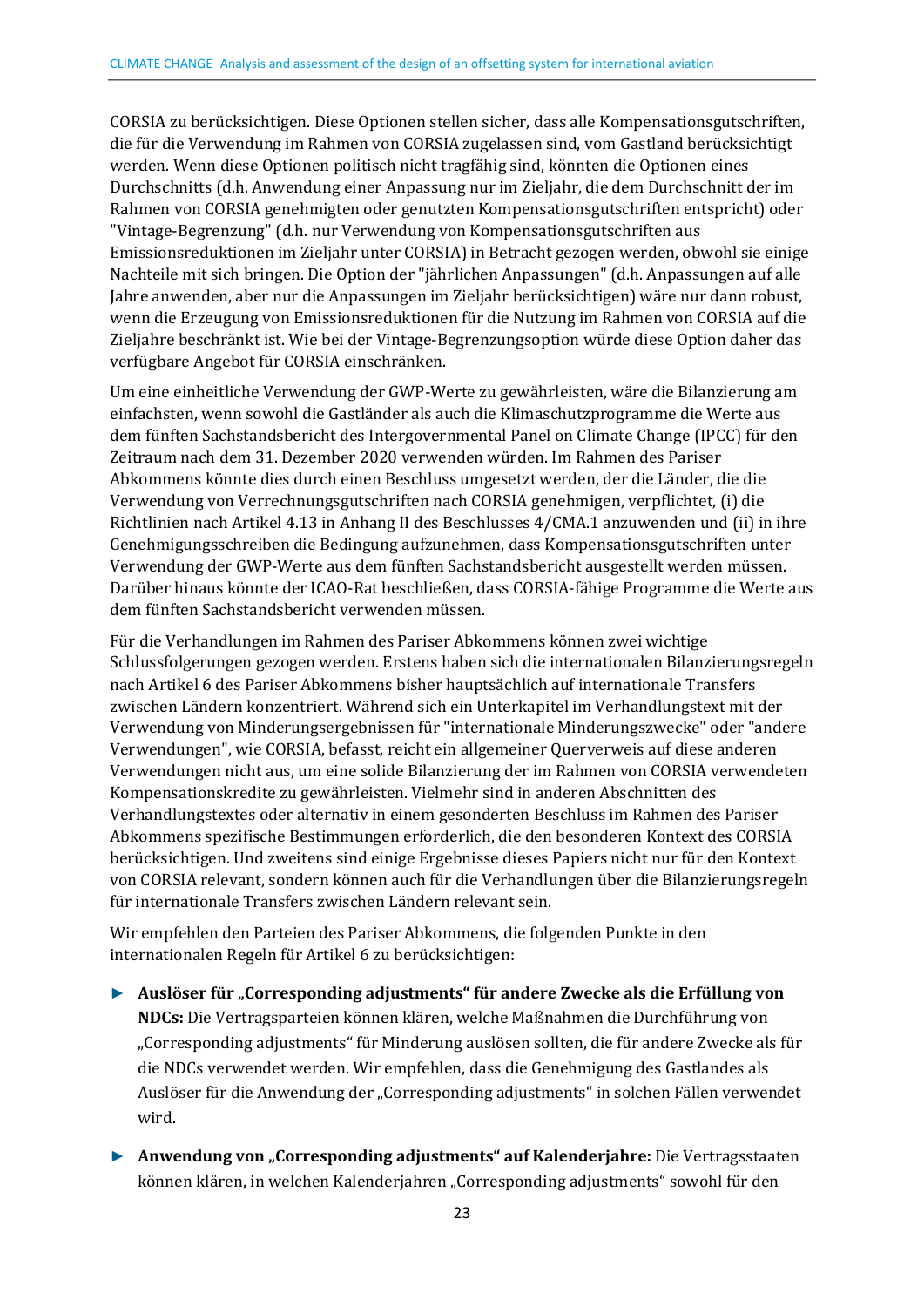Transfer von ITMOs zwischen Ländern als auch für die Nutzung von Minderungserträgen für andere Zwecke vorgenommen werden sollten. Wir empfehlen, dass die Transferländer (oder die Gastländer) Anpassungen für die Kalenderjahre vornehmen, in denen die Emissionsreduktionen stattgefunden haben.

- ► **Genehmigung für einen oder mehrere Zwecke:** Die Vertragsstaaten können klären, ob eine Genehmigung nur für einen spezifischen Zweck (z.B. für die Erreichung von NDCs or die Verwendung unter CORSIA) erteilt werden sollte, oder ob Länder auch die Verwendung von Kompensationsgutschrift für generell für andere Zwecke als zur NDC-Erfüllung genehmigen können. Im letzteren Fall könnten die Vertragsstaaten in einem zukünftigen Arbeitsprogramm festlegen, wie sichergestellt werden kann, dass ein "Corresponding adjustment" nur einmal durch das Gastland angewendet wird und nicht zweimal (einmal bei der Genehmigung und ein zweites Mal bei dem ersten internationalen Transfer).
- ► **Kompatibilität der Optionen mit einzelnen Zieljahren:** Die Vertragsstatten können klären, welche Optionen bei der Bilanzierung von NDCs mit einzelnen Zieljahren verwendet werden können, wenn Länder die Verwendung von Kompensationsgutschriften unter CORSIA genehmigen. Wir empfehlen, dass Länder, die die Verwendung von Kompensationsgutschriften unter CORSIA genehmigen, vorzugsweise Mehrjahresziele oder Budgets haben oder einen mehrjährigen Emissionspfad festlegen. Alternativ könnte die Optionen eines Durchschnitts oder einer Vintage-Begrenzung auch machbar sein, obgleich diese Optionen auch einige Nachteile haben.

► **GWP-Werte und die Anwendung der Guidance unter Artikel 4.13:** Die Vertragsstaaten können klären, welche GWP-Werte von den Gastländern akzeptiert werden sollen, wenn sie die Verwendung von Kompensationsgutschriften unter CORSIA genehmigen. Wir empfehlen, dass Länder, die eine solche Verwendung genehmigen, in ihren Genehmigungsschreiben festlegen sollen, dass die Programme Kompensationsgutschriften auf Basis der 100-Jahres-Werte aus dem fünften Sachstandsbericht des IPCC verwenden. Dies ist konsistent mit relevanten Entscheidungen unter der Vertragsstaatenkonferenz. Außerdem könnten die Regeln festlegen, dass die Länder die Guidance unter Artikel 4.13 anwenden müssen.